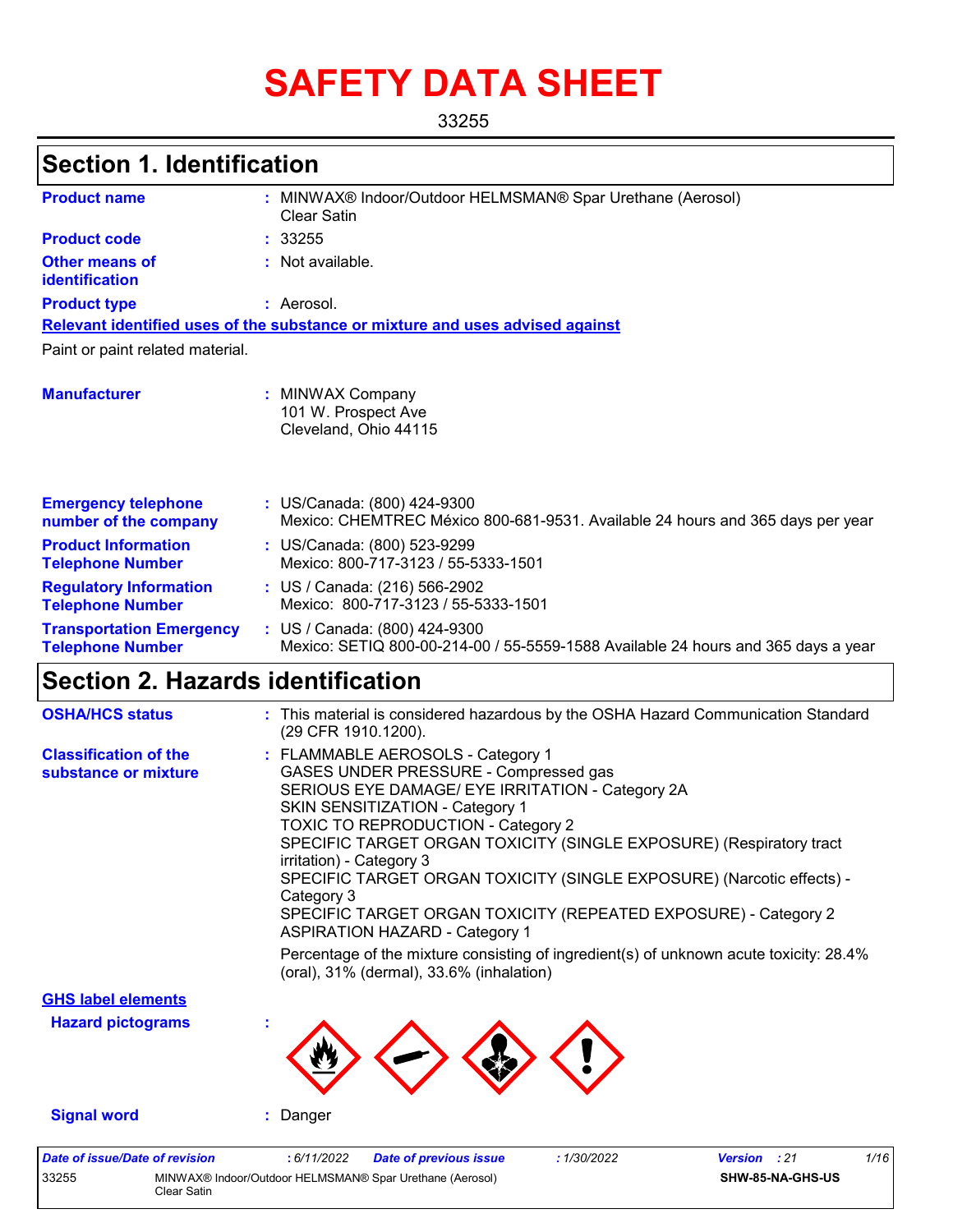### **Section 2. Hazards identification**

| <b>Hazard statements</b>                   | : Extremely flammable aerosol.<br>Contains gas under pressure; may explode if heated.<br>May be fatal if swallowed and enters airways.<br>May cause an allergic skin reaction.<br>Causes serious eye irritation.                                                                                                                                                                                                                                                                                                                                                                                                                                   |
|--------------------------------------------|----------------------------------------------------------------------------------------------------------------------------------------------------------------------------------------------------------------------------------------------------------------------------------------------------------------------------------------------------------------------------------------------------------------------------------------------------------------------------------------------------------------------------------------------------------------------------------------------------------------------------------------------------|
|                                            | May cause respiratory irritation.<br>May cause drowsiness or dizziness.<br>Suspected of damaging fertility or the unborn child.<br>May cause damage to organs through prolonged or repeated exposure.                                                                                                                                                                                                                                                                                                                                                                                                                                              |
| <b>Precautionary statements</b>            |                                                                                                                                                                                                                                                                                                                                                                                                                                                                                                                                                                                                                                                    |
| <b>General</b>                             | : Read label before use. Keep out of reach of children. If medical advice is needed,<br>have product container or label at hand.                                                                                                                                                                                                                                                                                                                                                                                                                                                                                                                   |
| <b>Prevention</b>                          | : Obtain special instructions before use. Do not handle until all safety precautions have<br>been read and understood. Wear protective gloves, protective clothing and eye or face<br>protection. Keep away from heat, hot surfaces, sparks, open flames and other ignition<br>sources. No smoking. Do not spray on an open flame or other ignition source. Use<br>only outdoors or in a well-ventilated area. Do not breathe dust or mist. Wash<br>thoroughly after handling. Contaminated work clothing must not be allowed out of the<br>workplace. Pressurized container: Do not pierce or burn, even after use.                               |
| <b>Response</b>                            | : IF exposed or concerned: Get medical advice or attention. IF INHALED: Remove<br>person to fresh air and keep comfortable for breathing. Call a POISON CENTER or<br>doctor if you feel unwell. IF SWALLOWED: Immediately call a POISON CENTER or<br>doctor. Do NOT induce vomiting. Wash contaminated clothing before reuse. IF ON<br>SKIN: Wash with plenty of water. If skin irritation or rash occurs: Get medical advice or<br>attention. IF IN EYES: Rinse cautiously with water for several minutes. Remove contact<br>lenses, if present and easy to do. Continue rinsing. If eye irritation persists: Get medical<br>advice or attention. |
| <b>Storage</b>                             | : Store locked up. Protect from sunlight. Do not expose to temperatures exceeding 50<br>°C/122 °F. Store in a well-ventilated place. Keep container tightly closed.                                                                                                                                                                                                                                                                                                                                                                                                                                                                                |
| <b>Disposal</b>                            | : Dispose of contents and container in accordance with all local, regional, national and<br>international regulations.                                                                                                                                                                                                                                                                                                                                                                                                                                                                                                                             |
| <b>Supplemental label</b><br>elements      | DELAYED EFFECTS FROM LONG TERM OVEREXPOSURE. Contains solvents which<br>can cause permanent brain and nervous system damage. Intentional misuse by<br>deliberately concentrating and inhaling the contents can be harmful or fatal. WARNING:<br>This product contains chemicals known to the State of California to cause cancer and<br>birth defects or other reproductive harm.                                                                                                                                                                                                                                                                  |
|                                            | Please refer to the SDS for additional information. Keep out of reach of children. Keep<br>upright in a cool, dry place. Do not discard empty can in trash compactor.                                                                                                                                                                                                                                                                                                                                                                                                                                                                              |
| <b>Hazards not otherwise</b><br>classified | : DANGER: Rags, steel wool, other waste soaked with this product, and sanding residue<br>may spontaneously catch fire if improperly discarded. Immediately place rags, steel<br>wool, other waste soaked with this product, and sanding residue in a sealed, water-filled,<br>metal container. Dispose of in accordance with local fire regulations.                                                                                                                                                                                                                                                                                               |

### **Section 3. Composition/information on ingredients**

**Other means of identification :** Not available. **Substance/mixture :** Mixture

**CAS number/other identifiers**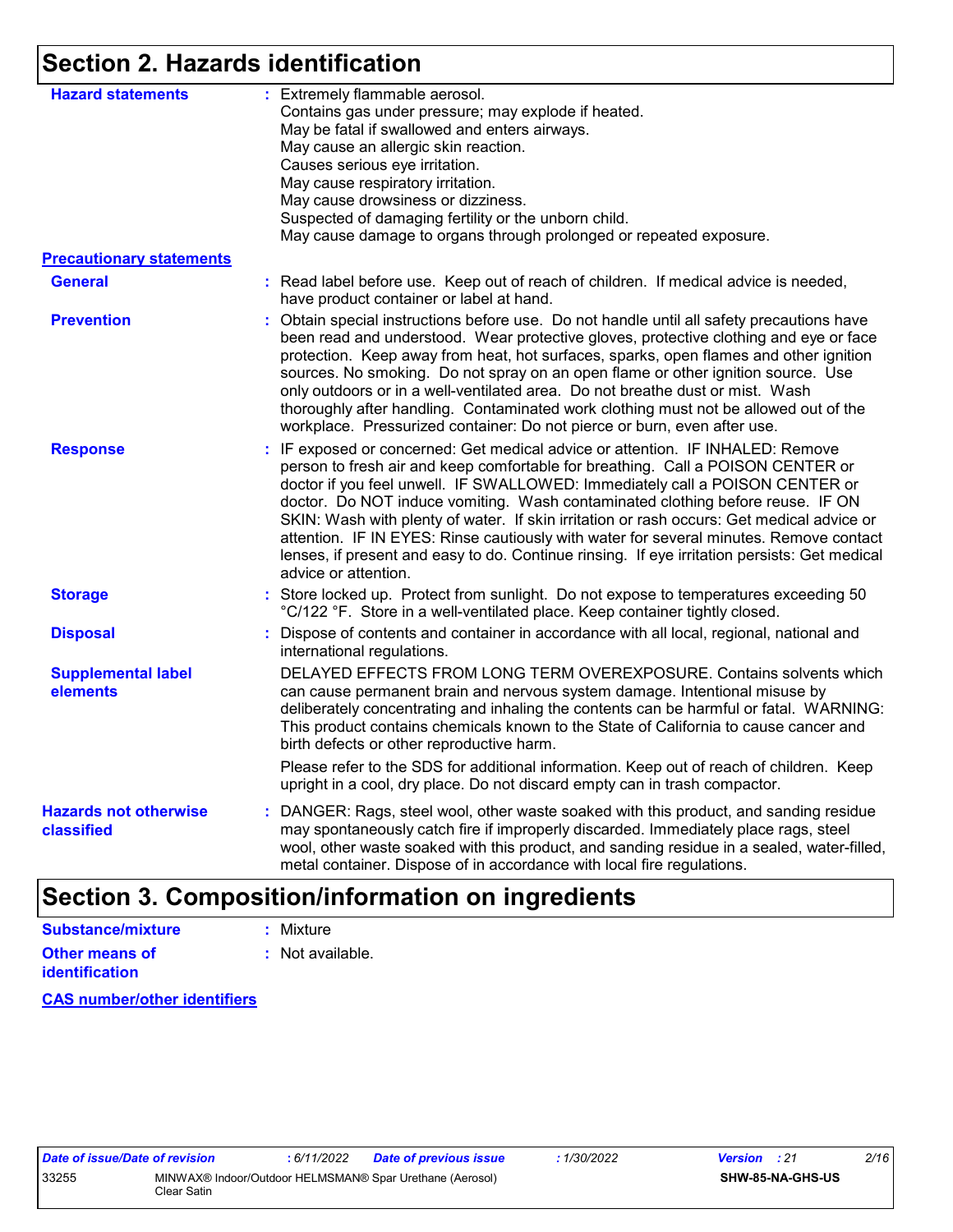### **Section 3. Composition/information on ingredients**

| Ingredient name                     | % by weight | <b>CAS number</b> |
|-------------------------------------|-------------|-------------------|
| Acetone                             | ≥25 - ≤50   | 67-64-1           |
| Propane                             | 210 - ≤25   | 74-98-6           |
| <b>Butane</b>                       | l≥10 - ≤25  | 106-97-8          |
| Light Aliphatic Hydrocarbon         | $≥10 - ≤25$ | 64742-47-8        |
| Light Aliphatic Hydrocarbon Solvent | ≤3          | 64742-49-0        |
| Light Aliphatic Hydrocarbon Solvent | ≤3          | 68410-97-9        |
| Lt. Aliphatic Hydrocarbon Solvent   | ≤3          | 64742-89-8        |
| Heptane                             | <1          | 142-82-5          |
| <b>UV Light Absorber</b>            | ≤0.3        | 104810-48-2       |

Any concentration shown as a range is to protect confidentiality or is due to batch variation.

**There are no additional ingredients present which, within the current knowledge of the supplier and in the concentrations applicable, are classified and hence require reporting in this section.**

**Occupational exposure limits, if available, are listed in Section 8.**

### **Section 4. First aid measures**

#### **Description of necessary first aid measures**

| <b>Eye contact</b>  | : Immediately flush eyes with plenty of water, occasionally lifting the upper and lower<br>eyelids. Check for and remove any contact lenses. Continue to rinse for at least 10<br>minutes. Get medical attention.                                                                                                                                                                                                                                                                                                                                                                                                                                                                                                                                       |
|---------------------|---------------------------------------------------------------------------------------------------------------------------------------------------------------------------------------------------------------------------------------------------------------------------------------------------------------------------------------------------------------------------------------------------------------------------------------------------------------------------------------------------------------------------------------------------------------------------------------------------------------------------------------------------------------------------------------------------------------------------------------------------------|
| <b>Inhalation</b>   | : Remove victim to fresh air and keep at rest in a position comfortable for breathing. If it<br>is suspected that fumes are still present, the rescuer should wear an appropriate mask<br>or self-contained breathing apparatus. If not breathing, if breathing is irregular or if<br>respiratory arrest occurs, provide artificial respiration or oxygen by trained personnel. It<br>may be dangerous to the person providing aid to give mouth-to-mouth resuscitation.<br>Get medical attention. If necessary, call a poison center or physician. If unconscious,<br>place in recovery position and get medical attention immediately. Maintain an open<br>airway. Loosen tight clothing such as a collar, tie, belt or waistband.                    |
| <b>Skin contact</b> | : Wash with plenty of soap and water. Remove contaminated clothing and shoes. Wash<br>contaminated clothing thoroughly with water before removing it, or wear gloves.<br>Continue to rinse for at least 10 minutes. Get medical attention. In the event of any<br>complaints or symptoms, avoid further exposure. Wash clothing before reuse. Clean<br>shoes thoroughly before reuse.                                                                                                                                                                                                                                                                                                                                                                   |
| <b>Ingestion</b>    | : Get medical attention immediately. Call a poison center or physician. Wash out mouth<br>with water. Remove dentures if any. If material has been swallowed and the exposed<br>person is conscious, give small quantities of water to drink. Stop if the exposed person<br>feels sick as vomiting may be dangerous. Aspiration hazard if swallowed. Can enter<br>lungs and cause damage. Do not induce vomiting. If vomiting occurs, the head should<br>be kept low so that vomit does not enter the lungs. Never give anything by mouth to an<br>unconscious person. If unconscious, place in recovery position and get medical<br>attention immediately. Maintain an open airway. Loosen tight clothing such as a collar,<br>tie, belt or waistband. |

| Most important symptoms/effects, acute and delaved |
|----------------------------------------------------|
|----------------------------------------------------|

| <b>Potential acute health effects</b> |                                                                                                                              |
|---------------------------------------|------------------------------------------------------------------------------------------------------------------------------|
| <b>Eye contact</b>                    | : Causes serious eye irritation.                                                                                             |
| <b>Inhalation</b>                     | : Can cause central nervous system (CNS) depression. May cause drowsiness or<br>dizziness. May cause respiratory irritation. |
| <b>Skin contact</b>                   | : May cause an allergic skin reaction.                                                                                       |
| <b>Ingestion</b>                      | : Can cause central nervous system (CNS) depression. May be fatal if swallowed and<br>enters airways.                        |

#### **Over-exposure signs/symptoms**

| Date of issue/Date of revision |             | 6/11/2022 | <b>Date of previous issue</b>                            | 1/30/2022 | <b>Version</b> : 21 |                  | 3/16 |
|--------------------------------|-------------|-----------|----------------------------------------------------------|-----------|---------------------|------------------|------|
| 33255                          | Clear Satin |           | MINWAX® Indoor/Outdoor HELMSMAN® Spar Urethane (Aerosol) |           |                     | SHW-85-NA-GHS-US |      |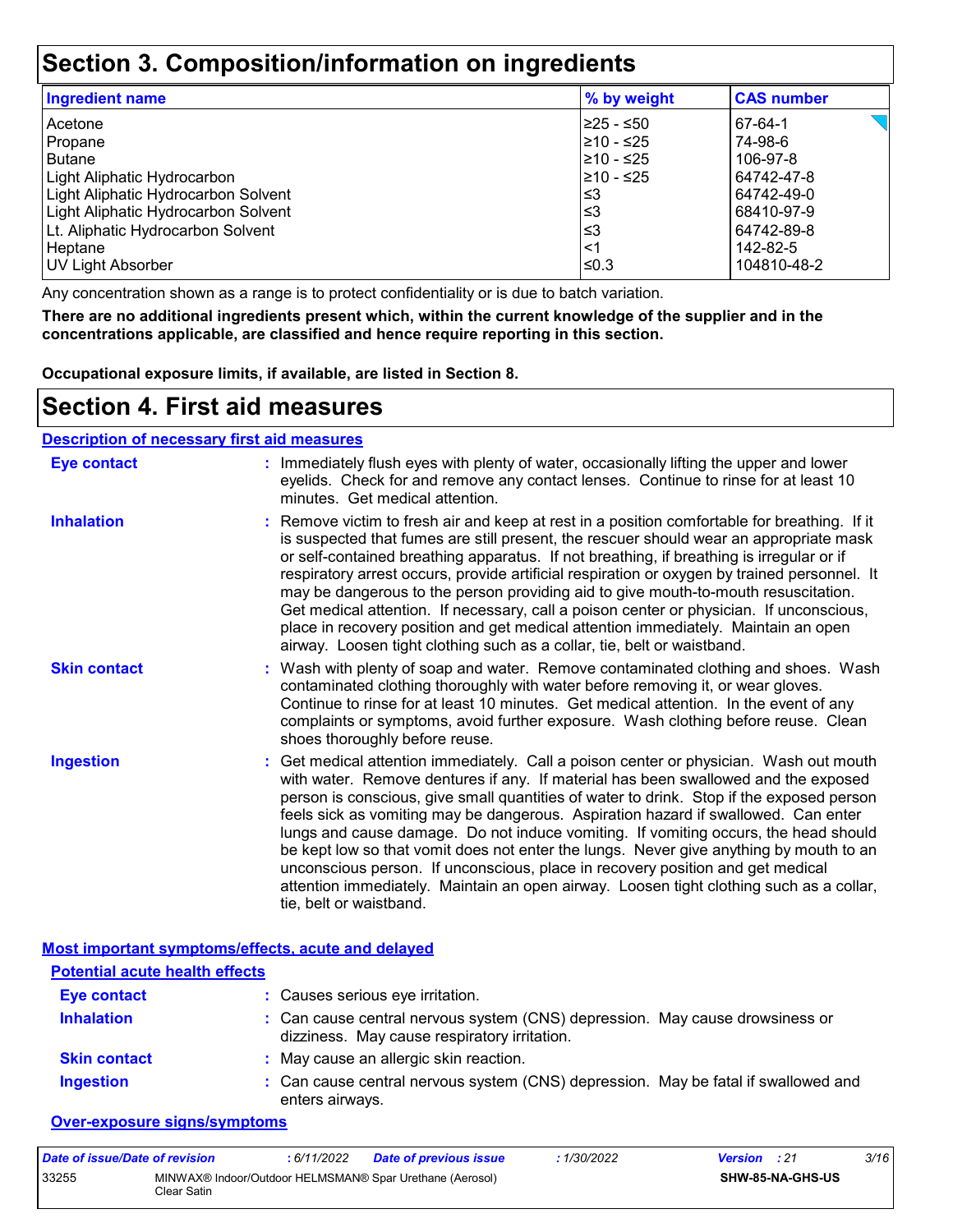### **Section 4. First aid measures**

| <b>Eye contact</b>  | : Adverse symptoms may include the following:<br>pain or irritation<br>watering<br>redness                                                                                                                                                                              |
|---------------------|-------------------------------------------------------------------------------------------------------------------------------------------------------------------------------------------------------------------------------------------------------------------------|
| <b>Inhalation</b>   | : Adverse symptoms may include the following:<br>respiratory tract irritation<br>coughing<br>nausea or vomiting<br>headache<br>drowsiness/fatigue<br>dizziness/vertigo<br>unconsciousness<br>reduced fetal weight<br>increase in fetal deaths<br>skeletal malformations |
| <b>Skin contact</b> | : Adverse symptoms may include the following:<br>irritation<br>redness<br>reduced fetal weight<br>increase in fetal deaths<br>skeletal malformations                                                                                                                    |
| <b>Ingestion</b>    | : Adverse symptoms may include the following:<br>nausea or vomiting<br>reduced fetal weight<br>increase in fetal deaths<br>skeletal malformations                                                                                                                       |

#### **Indication of immediate medical attention and special treatment needed, if necessary**

| <b>Notes to physician</b>         | : Treat symptomatically. Contact poison treatment specialist immediately if large<br>quantities have been ingested or inhaled.                                                                                                                                                                                                                                                                                  |  |
|-----------------------------------|-----------------------------------------------------------------------------------------------------------------------------------------------------------------------------------------------------------------------------------------------------------------------------------------------------------------------------------------------------------------------------------------------------------------|--|
| <b>Specific treatments</b>        | : No specific treatment.                                                                                                                                                                                                                                                                                                                                                                                        |  |
| <b>Protection of first-aiders</b> | : No action shall be taken involving any personal risk or without suitable training. If it is<br>suspected that fumes are still present, the rescuer should wear an appropriate mask or<br>self-contained breathing apparatus. It may be dangerous to the person providing aid to<br>give mouth-to-mouth resuscitation. Wash contaminated clothing thoroughly with water<br>before removing it, or wear gloves. |  |

**See toxicological information (Section 11)**

### **Section 5. Fire-fighting measures**

33255 MINWAX® Indoor/Outdoor HELMSMAN® Spar Urethane (Aerosol)

Clear Satin

| <b>Extinguishing media</b>                           |                                                                                                                                                                                                                                                                                                                                                                                                                                                       |
|------------------------------------------------------|-------------------------------------------------------------------------------------------------------------------------------------------------------------------------------------------------------------------------------------------------------------------------------------------------------------------------------------------------------------------------------------------------------------------------------------------------------|
| <b>Suitable extinguishing</b><br>media               | : Use an extinguishing agent suitable for the surrounding fire.                                                                                                                                                                                                                                                                                                                                                                                       |
| <b>Unsuitable extinguishing</b><br>media             | : None known.                                                                                                                                                                                                                                                                                                                                                                                                                                         |
| <b>Specific hazards arising</b><br>from the chemical | : Extremely flammable aerosol. Runoff to sewer may create fire or explosion hazard. In<br>a fire or if heated, a pressure increase will occur and the container may burst, with the<br>risk of a subsequent explosion. Gas may accumulate in low or confined areas or travel<br>a considerable distance to a source of ignition and flash back, causing fire or explosion.<br>Bursting aerosol containers may be propelled from a fire at high speed. |
| <b>Hazardous thermal</b><br>decomposition products   | : Decomposition products may include the following materials:<br>carbon dioxide<br>carbon monoxide                                                                                                                                                                                                                                                                                                                                                    |
| <b>Date of issue/Date of revision</b>                | 4/16<br><b>Date of previous issue</b><br>: 1/30/2022<br>:6/11/2022<br>Version<br>: 21                                                                                                                                                                                                                                                                                                                                                                 |

**SHW-85-NA-GHS-US**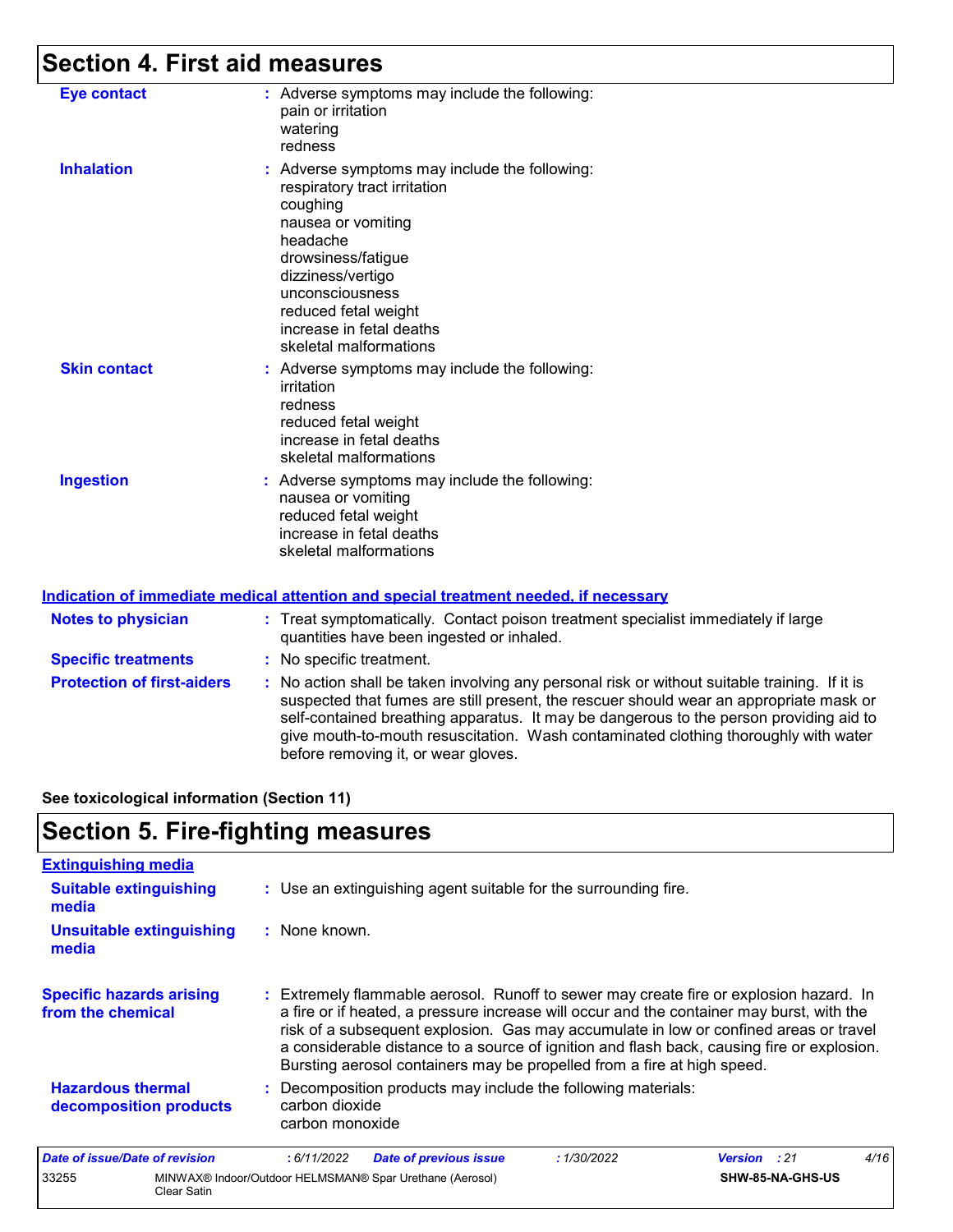### **Section 5. Fire-fighting measures**

| <b>Special protective actions</b><br>for fire-fighters   | : Promptly isolate the scene by removing all persons from the vicinity of the incident if<br>there is a fire. No action shall be taken involving any personal risk or without suitable<br>training. Move containers from fire area if this can be done without risk. Use water<br>spray to keep fire-exposed containers cool. |  |
|----------------------------------------------------------|-------------------------------------------------------------------------------------------------------------------------------------------------------------------------------------------------------------------------------------------------------------------------------------------------------------------------------|--|
| <b>Special protective</b><br>equipment for fire-fighters | : Fire-fighters should wear appropriate protective equipment and self-contained breathing<br>apparatus (SCBA) with a full face-piece operated in positive pressure mode.                                                                                                                                                      |  |

### **Section 6. Accidental release measures**

**Personal precautions, protective equipment and emergency procedures**

| For non-emergency<br>personnel   | : No action shall be taken involving any personal risk or without suitable training.<br>Evacuate surrounding areas. Keep unnecessary and unprotected personnel from<br>entering. In the case of aerosols being ruptured, care should be taken due to the rapid<br>escape of the pressurized contents and propellant. If a large number of containers are<br>ruptured, treat as a bulk material spillage according to the instructions in the clean-up<br>section. Do not touch or walk through spilled material. Shut off all ignition sources. No<br>flares, smoking or flames in hazard area. Avoid breathing vapor or mist. Provide<br>adequate ventilation. Wear appropriate respirator when ventilation is inadequate. Put<br>on appropriate personal protective equipment. |
|----------------------------------|----------------------------------------------------------------------------------------------------------------------------------------------------------------------------------------------------------------------------------------------------------------------------------------------------------------------------------------------------------------------------------------------------------------------------------------------------------------------------------------------------------------------------------------------------------------------------------------------------------------------------------------------------------------------------------------------------------------------------------------------------------------------------------|
| For emergency responders         | : If specialized clothing is required to deal with the spillage, take note of any information in<br>Section 8 on suitable and unsuitable materials. See also the information in "For non-<br>emergency personnel".                                                                                                                                                                                                                                                                                                                                                                                                                                                                                                                                                               |
| <b>Environmental precautions</b> | : Avoid dispersal of spilled material and runoff and contact with soil, waterways, drains<br>and sewers. Inform the relevant authorities if the product has caused environmental                                                                                                                                                                                                                                                                                                                                                                                                                                                                                                                                                                                                 |

pollution (sewers, waterways, soil or air).

#### **Methods and materials for containment and cleaning up**

| <b>Small spill</b> | : Stop leak if without risk. Move containers from spill area. Use spark-proof tools and<br>explosion-proof equipment. Dilute with water and mop up if water-soluble. Alternatively,<br>or if water-insoluble, absorb with an inert dry material and place in an appropriate waste<br>disposal container. Dispose of via a licensed waste disposal contractor.                                                                                                                                                                                                                                                                                                                                                                                                        |
|--------------------|----------------------------------------------------------------------------------------------------------------------------------------------------------------------------------------------------------------------------------------------------------------------------------------------------------------------------------------------------------------------------------------------------------------------------------------------------------------------------------------------------------------------------------------------------------------------------------------------------------------------------------------------------------------------------------------------------------------------------------------------------------------------|
| <b>Large spill</b> | : Stop leak if without risk. Move containers from spill area. Use spark-proof tools and<br>explosion-proof equipment. Approach release from upwind. Prevent entry into sewers,<br>water courses, basements or confined areas. Wash spillages into an effluent treatment<br>plant or proceed as follows. Contain and collect spillage with non-combustible,<br>absorbent material e.g. sand, earth, vermiculite or diatomaceous earth and place in<br>container for disposal according to local regulations (see Section 13). Dispose of via a<br>licensed waste disposal contractor. Contaminated absorbent material may pose the<br>same hazard as the spilled product. Note: see Section 1 for emergency contact<br>information and Section 13 for waste disposal. |

### **Section 7. Handling and storage**

#### **Precautions for safe handling**

**Protective measures Theory of the Exercic personal protective equipment (see Section 8). Persons with a metally** history of skin sensitization problems should not be employed in any process in which this product is used. Pressurized container: protect from sunlight and do not expose to temperatures exceeding 50°C. Do not pierce or burn, even after use. Avoid exposure obtain special instructions before use. Avoid exposure during pregnancy. Do not handle until all safety precautions have been read and understood. Do not get in eyes or on skin or clothing. Do not breathe vapor or mist. Do not swallow. Avoid breathing gas. Use only with adequate ventilation. Wear appropriate respirator when ventilation is inadequate. Store and use away from heat, sparks, open flame or any other ignition source. Use explosion-proof electrical (ventilating, lighting and material handling)

| Date of issue/Date of revision |             | 6/11/2022 | <b>Date of previous issue</b>                            | 1/30/2022 | <b>Version</b> : 21 |                  | 5/16 |
|--------------------------------|-------------|-----------|----------------------------------------------------------|-----------|---------------------|------------------|------|
| 33255                          | Clear Satin |           | MINWAX® Indoor/Outdoor HELMSMAN® Spar Urethane (Aerosol) |           |                     | SHW-85-NA-GHS-US |      |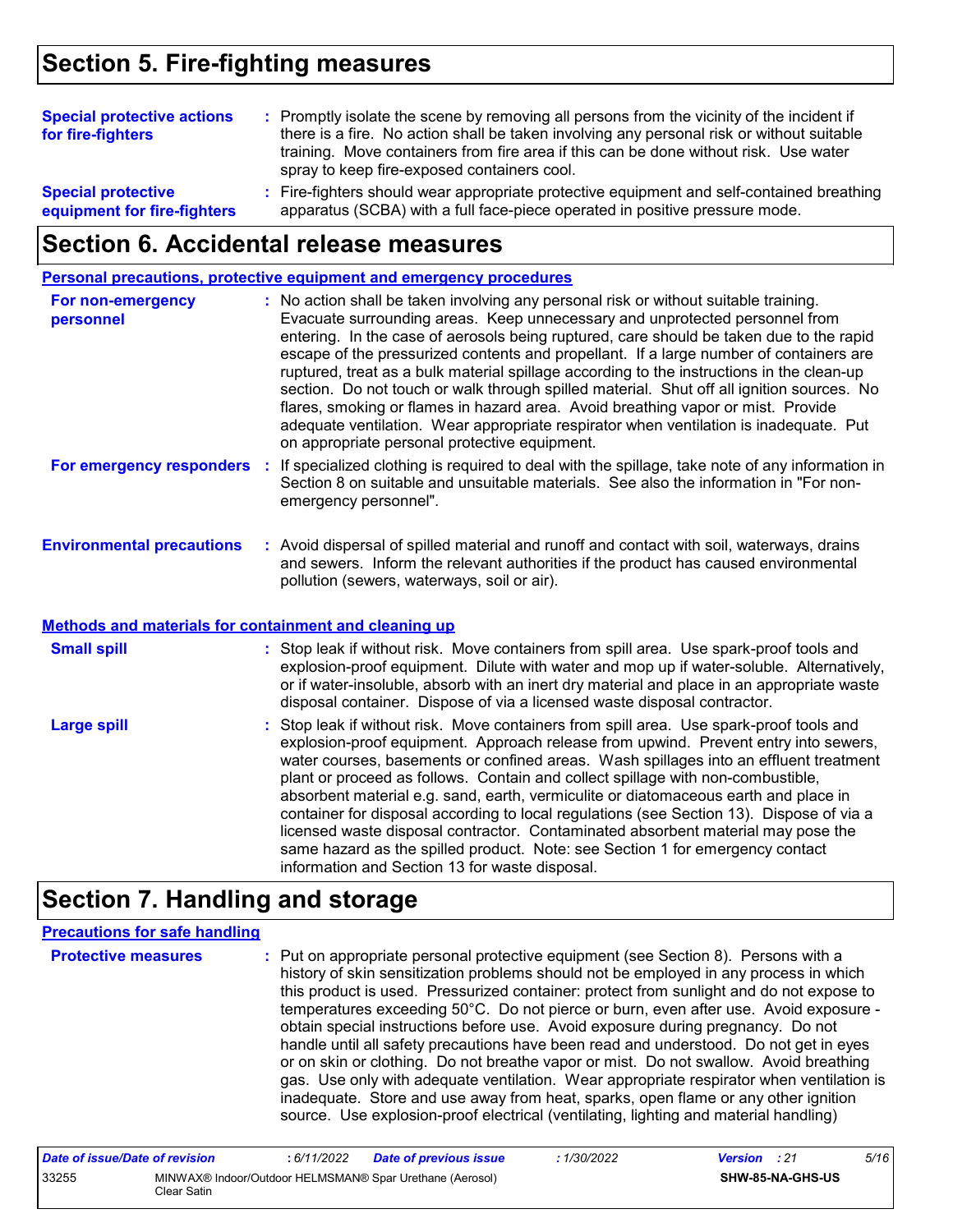## **Section 7. Handling and storage**

|                                                                                  | equipment. Use only non-sparking tools. Empty containers retain product residue and<br>can be hazardous.                                                                                                                                                                                                                                                                                                             |
|----------------------------------------------------------------------------------|----------------------------------------------------------------------------------------------------------------------------------------------------------------------------------------------------------------------------------------------------------------------------------------------------------------------------------------------------------------------------------------------------------------------|
| <b>Advice on general</b><br>occupational hygiene                                 | : Eating, drinking and smoking should be prohibited in areas where this material is<br>handled, stored and processed. Workers should wash hands and face before eating,<br>drinking and smoking. Remove contaminated clothing and protective equipment before<br>entering eating areas. See also Section 8 for additional information on hygiene<br>measures.                                                        |
| <b>Conditions for safe storage,</b><br>including any<br><i>incompatibilities</i> | : Store in accordance with local regulations. Store away from direct sunlight in a dry, cool<br>and well-ventilated area, away from incompatible materials (see Section 10) and food<br>and drink. Protect from sunlight. Store locked up. Eliminate all ignition sources. Use<br>appropriate containment to avoid environmental contamination. See Section 10 for<br>incompatible materials before handling or use. |

### **Section 8. Exposure controls/personal protection**

### **Control parameters**

#### **Occupational exposure limits (OSHA United States)**

| <b>Ingredient name</b>                                                   | CAS#                          | <b>Exposure limits</b>                                                                                                          |
|--------------------------------------------------------------------------|-------------------------------|---------------------------------------------------------------------------------------------------------------------------------|
| Acetone                                                                  | 67-64-1                       | ACGIH TLV (United States, 1/2021).<br>TWA: 250 ppm 8 hours.<br>STEL: 500 ppm 15 minutes.<br>NIOSH REL (United States, 10/2020). |
|                                                                          |                               | TWA: 250 ppm 10 hours.                                                                                                          |
|                                                                          |                               | TWA: 590 mg/m <sup>3</sup> 10 hours.                                                                                            |
|                                                                          |                               | OSHA PEL (United States, 5/2018).                                                                                               |
|                                                                          |                               | TWA: 1000 ppm 8 hours.<br>TWA: 2400 mg/m <sup>3</sup> 8 hours.                                                                  |
|                                                                          |                               |                                                                                                                                 |
| Propane                                                                  | 74-98-6                       | NIOSH REL (United States, 10/2020).                                                                                             |
|                                                                          |                               | TWA: 1000 ppm 10 hours.<br>TWA: 1800 mg/m <sup>3</sup> 10 hours.                                                                |
|                                                                          |                               | OSHA PEL (United States, 5/2018).                                                                                               |
|                                                                          |                               | TWA: 1000 ppm 8 hours.                                                                                                          |
|                                                                          |                               | TWA: 1800 mg/m <sup>3</sup> 8 hours.                                                                                            |
|                                                                          |                               | ACGIH TLV (United States, 1/2021). Oxygen                                                                                       |
|                                                                          |                               | Depletion [Asphyxiant]. Explosive potential.                                                                                    |
| <b>Butane</b>                                                            | 106-97-8                      | NIOSH REL (United States, 10/2020).                                                                                             |
|                                                                          |                               | TWA: 800 ppm 10 hours.                                                                                                          |
|                                                                          |                               | TWA: 1900 mg/m <sup>3</sup> 10 hours.                                                                                           |
|                                                                          |                               | ACGIH TLV (United States, 1/2021).                                                                                              |
|                                                                          |                               | <b>Explosive potential.</b>                                                                                                     |
|                                                                          |                               | STEL: 1000 ppm 15 minutes.                                                                                                      |
| Light Aliphatic Hydrocarbon                                              | 64742-47-8                    | ACGIH TLV (United States, 1/2021).                                                                                              |
|                                                                          |                               | Absorbed through skin.                                                                                                          |
|                                                                          |                               | TWA: 200 mg/m <sup>3</sup> , (as total hydrocarbon                                                                              |
|                                                                          |                               | vapor) 8 hours.                                                                                                                 |
| Light Aliphatic Hydrocarbon Solvent                                      | 64742-49-0                    | None.                                                                                                                           |
| Light Aliphatic Hydrocarbon Solvent<br>Lt. Aliphatic Hydrocarbon Solvent | 68410-97-9<br>64742-89-8      | None.<br>None.                                                                                                                  |
| Heptane                                                                  | 142-82-5                      | ACGIH TLV (United States, 1/2021).                                                                                              |
|                                                                          |                               | TWA: 400 ppm 8 hours.                                                                                                           |
|                                                                          |                               | TWA: 1640 mg/m <sup>3</sup> 8 hours.                                                                                            |
|                                                                          |                               | STEL: 500 ppm 15 minutes.                                                                                                       |
|                                                                          |                               | STEL: 2050 mg/m <sup>3</sup> 15 minutes.                                                                                        |
|                                                                          |                               | NIOSH REL (United States, 10/2020).                                                                                             |
|                                                                          |                               | TWA: 85 ppm 10 hours.                                                                                                           |
| Date of issue/Date of revision<br>: 6/11/2022                            | <b>Date of previous issue</b> | : 1/30/2022<br>6/16<br><b>Version</b> : 21                                                                                      |
| MINWAX® Indoor/Outdoor HELMSMAN® Spar Urethane (Aerosol)<br>33255        |                               | SHW-85-NA-GHS-US                                                                                                                |
| <b>Clear Satin</b>                                                       |                               |                                                                                                                                 |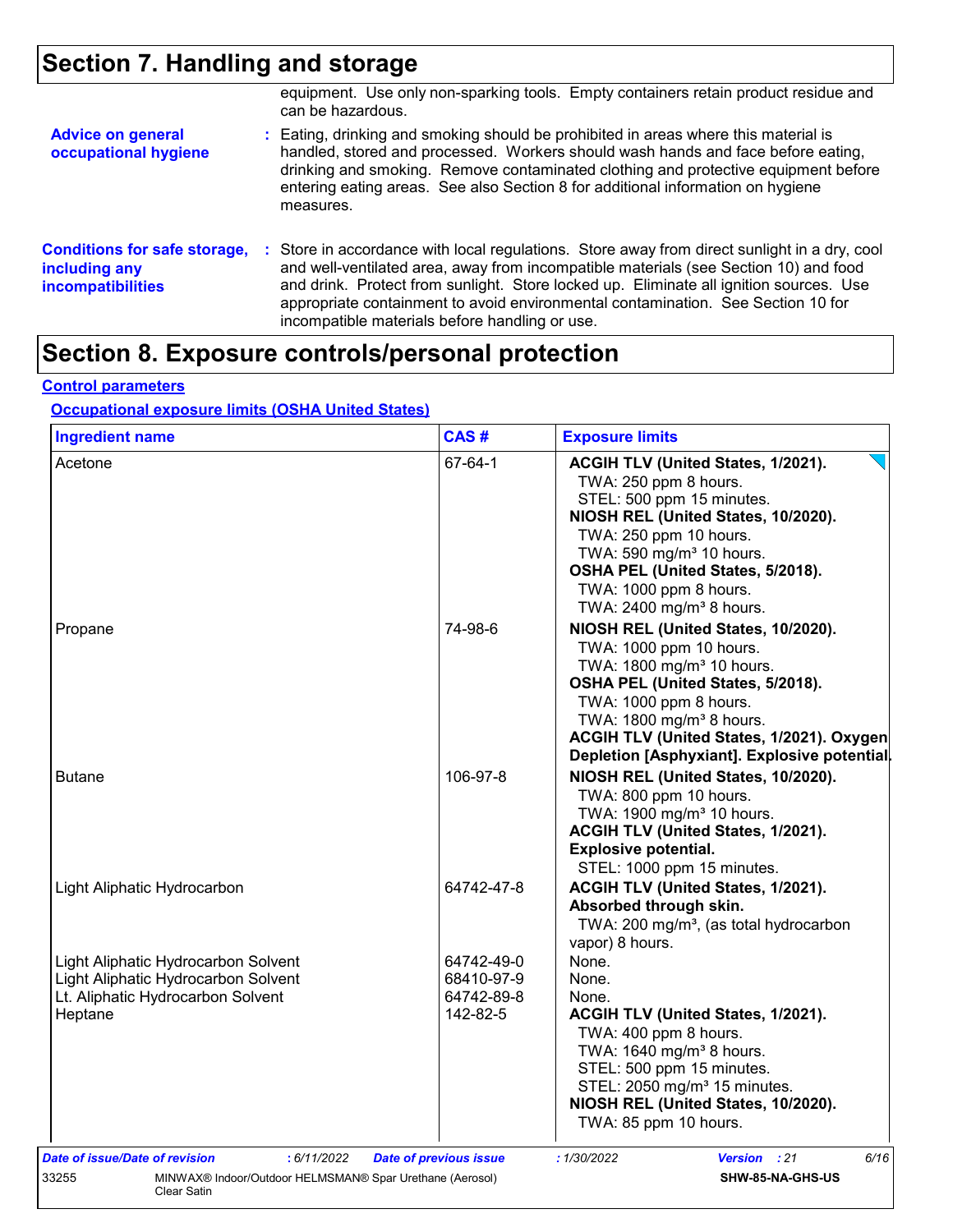# **Section 8. Exposure controls/personal protection**

|                   |             | TWA: $350 \text{ mg/m}^3$ 10 hours.     |
|-------------------|-------------|-----------------------------------------|
|                   |             | CEIL: 440 ppm 15 minutes.               |
|                   |             | CEIL: $1800 \text{ mg/m}^3$ 15 minutes. |
|                   |             | OSHA PEL (United States, 5/2018).       |
|                   |             | TWA: 500 ppm 8 hours.                   |
|                   |             | TWA: 2000 mg/m <sup>3</sup> 8 hours.    |
| UV Light Absorber | 104810-48-2 | None.                                   |

#### **Occupational exposure limits (Canada)**

| CAS#     | <b>Exposure limits</b>                                                                                                                                                                                                                                                                                                                                                                                                                                                                                                                                                                                                                                                                                                                     |
|----------|--------------------------------------------------------------------------------------------------------------------------------------------------------------------------------------------------------------------------------------------------------------------------------------------------------------------------------------------------------------------------------------------------------------------------------------------------------------------------------------------------------------------------------------------------------------------------------------------------------------------------------------------------------------------------------------------------------------------------------------------|
| 67-64-1  | CA Alberta Provincial (Canada, 6/2018).<br>8 hrs OEL: 1200 mg/m <sup>3</sup> 8 hours.<br>15 min OEL: 1800 mg/m <sup>3</sup> 15 minutes.<br>8 hrs OEL: 500 ppm 8 hours.<br>15 min OEL: 750 ppm 15 minutes.<br><b>CA British Columbia Provincial (Canada,</b><br>$6/2021$ ).<br>TWA: 250 ppm 8 hours.<br>STEL: 500 ppm 15 minutes.<br>CA Ontario Provincial (Canada, 6/2019).<br>TWA: 250 ppm 8 hours.<br>STEL: 500 ppm 15 minutes.<br>CA Quebec Provincial (Canada, 6/2021).<br>TWAEV: 500 ppm 8 hours.<br>TWAEV: 1190 mg/m <sup>3</sup> 8 hours.<br>STEV: 1000 ppm 15 minutes.<br>STEV: 2380 mg/m <sup>3</sup> 15 minutes.<br><b>CA Saskatchewan Provincial (Canada,</b><br>7/2013).<br>STEL: 750 ppm 15 minutes.<br>TWA: 500 ppm 8 hours. |
| 74-98-6  | CA Alberta Provincial (Canada, 6/2018).<br>8 hrs OEL: 1000 ppm 8 hours.<br>CA Quebec Provincial (Canada, 6/2021).<br>TWAEV: 1000 ppm 8 hours.<br>TWAEV: 1800 mg/m <sup>3</sup> 8 hours.<br><b>CA Saskatchewan Provincial (Canada,</b><br>7/2013).<br>STEL: 1250 ppm 15 minutes.<br>TWA: 1000 ppm 8 hours.<br><b>CA British Columbia Provincial (Canada,</b><br>6/2021). Oxygen Depletion [Asphyxiant].<br><b>Explosive potential.</b><br>CA Ontario Provincial (Canada, 6/2019).                                                                                                                                                                                                                                                           |
|          | <b>Oxygen Depletion [Asphyxiant]. Explosive</b><br>potential.                                                                                                                                                                                                                                                                                                                                                                                                                                                                                                                                                                                                                                                                              |
| 106-97-8 | CA Alberta Provincial (Canada, 6/2018).<br>8 hrs OEL: 1000 ppm 8 hours.<br>CA Quebec Provincial (Canada, 6/2021).<br>TWAEV: 800 ppm 8 hours.<br>TWAEV: 1900 mg/m <sup>3</sup> 8 hours.<br>CA Saskatchewan Provincial (Canada,<br>7/2013).<br>STEL: 1250 ppm 15 minutes.                                                                                                                                                                                                                                                                                                                                                                                                                                                                    |
|          |                                                                                                                                                                                                                                                                                                                                                                                                                                                                                                                                                                                                                                                                                                                                            |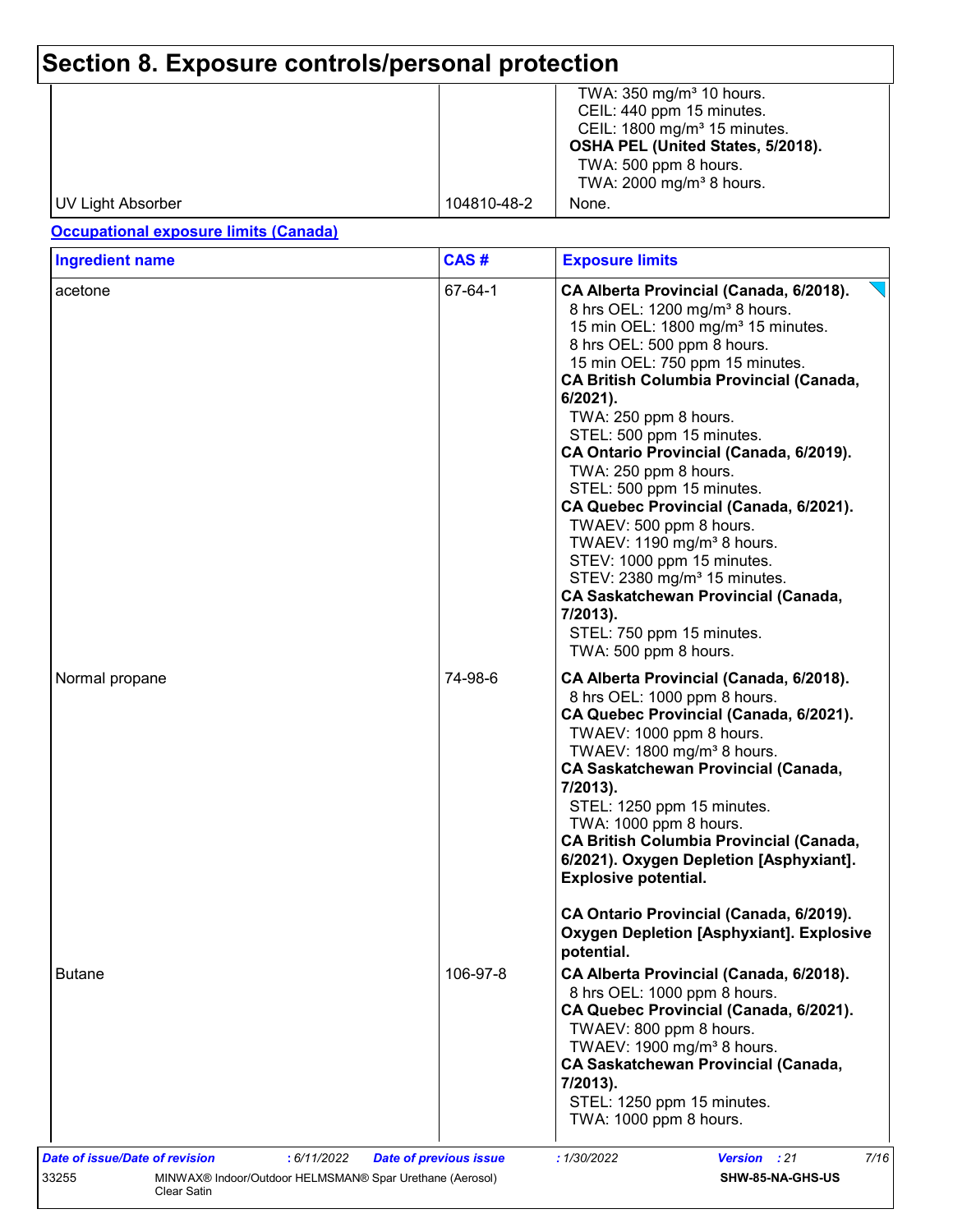## **Section 8. Exposure controls/personal protection**

| Petroleum refining, hydrotreated light distillate | 64742-47-8 | <b>CA British Columbia Provincial (Canada,</b><br>6/2021). Explosive potential.<br>STEL: 1000 ppm 15 minutes.<br>CA Ontario Provincial (Canada, 6/2019).<br><b>Explosive potential.</b><br>STEL: 1000 ppm 15 minutes.<br><b>CA British Columbia Provincial (Canada,</b><br>6/2021). Absorbed through skin.<br>TWA: 200 mg/m <sup>3</sup> , (as total hydrocarbon<br>vapour) 8 hours.<br>CA Alberta Provincial (Canada, 6/2018).<br>Absorbed through skin.<br>8 hrs OEL: 200 mg/m <sup>3</sup> , (as total hydrocarbon<br>vapour) 8 hours.<br>CA Ontario Provincial (Canada, 6/2019).<br>Absorbed through skin.<br>TWA: 200 mg/m <sup>3</sup> , (as total hydrocarbon<br>vapour) 8 hours. |
|---------------------------------------------------|------------|------------------------------------------------------------------------------------------------------------------------------------------------------------------------------------------------------------------------------------------------------------------------------------------------------------------------------------------------------------------------------------------------------------------------------------------------------------------------------------------------------------------------------------------------------------------------------------------------------------------------------------------------------------------------------------------|
|---------------------------------------------------|------------|------------------------------------------------------------------------------------------------------------------------------------------------------------------------------------------------------------------------------------------------------------------------------------------------------------------------------------------------------------------------------------------------------------------------------------------------------------------------------------------------------------------------------------------------------------------------------------------------------------------------------------------------------------------------------------------|

#### **Occupational exposure limits (Mexico)**

|                             | CAS#       | <b>Exposure limits</b>                                                                                                                |
|-----------------------------|------------|---------------------------------------------------------------------------------------------------------------------------------------|
| Acetone                     | 67-64-1    | $\overline{\phantom{a}}$<br>NOM-010-STPS-2014 (Mexico, 4/2016).<br>TWA: 500 ppm 8 hours.<br>STEL: 750 ppm 15 minutes.                 |
| Propane                     | 74-98-6    | NOM-010-STPS-2014 (Mexico, 4/2016).<br>TWA: 1000 ppm 8 hours.                                                                         |
| <b>Butane</b>               | 106-97-8   | NOM-010-STPS-2014 (Mexico, 4/2016).<br>TWA: 1000 ppm 8 hours.                                                                         |
| Light Aliphatic Hydrocarbon | 64742-47-8 | ACGIH TLV (United States, 1/2021).<br>Absorbed through skin.<br>TWA: 200 mg/m <sup>3</sup> , (as total hydrocarbon<br>vapor) 8 hours. |

| <b>Appropriate engineering</b><br><b>controls</b> | : Use only with adequate ventilation. Use process enclosures, local exhaust ventilation or<br>other engineering controls to keep worker exposure to airborne contaminants below any<br>recommended or statutory limits. The engineering controls also need to keep gas,<br>vapor or dust concentrations below any lower explosive limits. Use explosion-proof<br>ventilation equipment.                                                                                     |
|---------------------------------------------------|-----------------------------------------------------------------------------------------------------------------------------------------------------------------------------------------------------------------------------------------------------------------------------------------------------------------------------------------------------------------------------------------------------------------------------------------------------------------------------|
| <b>Environmental exposure</b><br><b>controls</b>  | : Emissions from ventilation or work process equipment should be checked to ensure<br>they comply with the requirements of environmental protection legislation. In some<br>cases, fume scrubbers, filters or engineering modifications to the process equipment<br>will be necessary to reduce emissions to acceptable levels.                                                                                                                                             |
| <b>Individual protection measures</b>             |                                                                                                                                                                                                                                                                                                                                                                                                                                                                             |
| <b>Hygiene measures</b>                           | : Wash hands, forearms and face thoroughly after handling chemical products, before<br>eating, smoking and using the lavatory and at the end of the working period.<br>Appropriate techniques should be used to remove potentially contaminated clothing.<br>Contaminated work clothing should not be allowed out of the workplace. Wash<br>contaminated clothing before reusing. Ensure that eyewash stations and safety<br>showers are close to the workstation location. |
| <b>Eye/face protection</b>                        | : Safety eyewear complying with an approved standard should be used when a risk<br>assessment indicates this is necessary to avoid exposure to liquid splashes, mists,<br>gases or dusts. If contact is possible, the following protection should be worn, unless<br>the assessment indicates a higher degree of protection: chemical splash goggles.                                                                                                                       |
| <b>Skin protection</b>                            |                                                                                                                                                                                                                                                                                                                                                                                                                                                                             |

| Date of issue/Date of revision |             | : 6/11/2022 | <b>Date of previous issue</b>                            | : 1/30/2022 | <b>Version</b> : 21 |                         | 8/16 |
|--------------------------------|-------------|-------------|----------------------------------------------------------|-------------|---------------------|-------------------------|------|
| 33255                          | Clear Satin |             | MINWAX® Indoor/Outdoor HELMSMAN® Spar Urethane (Aerosol) |             |                     | <b>SHW-85-NA-GHS-US</b> |      |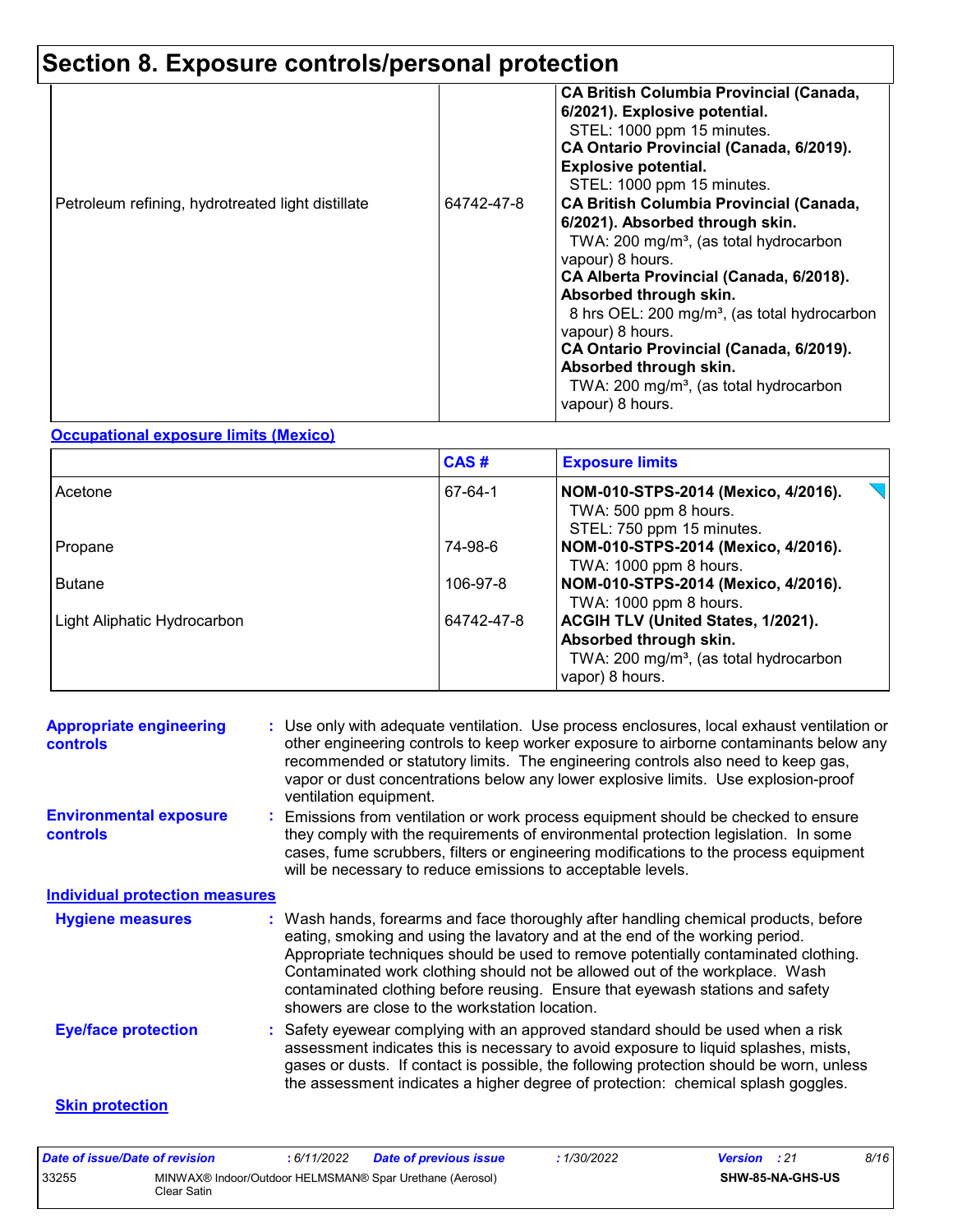## **Section 8. Exposure controls/personal protection**

| <b>Hand protection</b>        | : Chemical-resistant, impervious gloves complying with an approved standard should be<br>worn at all times when handling chemical products if a risk assessment indicates this is<br>necessary. Considering the parameters specified by the glove manufacturer, check<br>during use that the gloves are still retaining their protective properties. It should be<br>noted that the time to breakthrough for any glove material may be different for different<br>glove manufacturers. In the case of mixtures, consisting of several substances, the<br>protection time of the gloves cannot be accurately estimated. |
|-------------------------------|------------------------------------------------------------------------------------------------------------------------------------------------------------------------------------------------------------------------------------------------------------------------------------------------------------------------------------------------------------------------------------------------------------------------------------------------------------------------------------------------------------------------------------------------------------------------------------------------------------------------|
| <b>Body protection</b>        | : Personal protective equipment for the body should be selected based on the task being<br>performed and the risks involved and should be approved by a specialist before<br>handling this product. When there is a risk of ignition from static electricity, wear anti-<br>static protective clothing. For the greatest protection from static discharges, clothing<br>should include anti-static overalls, boots and gloves.                                                                                                                                                                                         |
| <b>Other skin protection</b>  | : Appropriate footwear and any additional skin protection measures should be selected<br>based on the task being performed and the risks involved and should be approved by a<br>specialist before handling this product.                                                                                                                                                                                                                                                                                                                                                                                              |
| <b>Respiratory protection</b> | : Based on the hazard and potential for exposure, select a respirator that meets the<br>appropriate standard or certification. Respirators must be used according to a<br>respiratory protection program to ensure proper fitting, training, and other important<br>aspects of use.                                                                                                                                                                                                                                                                                                                                    |

### **Section 9. Physical and chemical properties**

The conditions of measurement of all properties are at standard temperature and pressure unless otherwise indicated.

| <b>Appearance</b>                                                 |                                                                                    |
|-------------------------------------------------------------------|------------------------------------------------------------------------------------|
| <b>Physical state</b>                                             | $:$ Liquid.                                                                        |
| Color                                                             | : Not available.                                                                   |
| <b>Odor</b>                                                       | : Not available.                                                                   |
| <b>Odor threshold</b>                                             | : Not available.                                                                   |
| pH                                                                | : 7                                                                                |
| <b>Melting point/freezing point</b>                               | : Not available.                                                                   |
| <b>Boiling point, initial boiling</b><br>point, and boiling range | : Not available.                                                                   |
| <b>Flash point</b>                                                | : Closed cup: -29°C (-20.2°F) [Pensky-Martens Closed Cup]                          |
| <b>Evaporation rate</b>                                           | $: 5.6$ (butyl acetate = 1)                                                        |
| <b>Flammability</b>                                               | : Not available.                                                                   |
| Lower and upper explosion<br>limit/flammability limit             | $:$ Lower: $0.9\%$<br>Upper: 12.8%                                                 |
| <b>Vapor pressure</b>                                             | : $101.3$ kPa (760 mm Hg)                                                          |
| <b>Relative vapor density</b>                                     | : $1.55$ [Air = 1]                                                                 |
| <b>Relative density</b>                                           | : 0.71                                                                             |
| <b>Solubility</b>                                                 | : Not available.                                                                   |
| <b>Partition coefficient: n-</b><br>octanol/water                 | : Not applicable.                                                                  |
| <b>Auto-ignition temperature</b>                                  | : Not available.                                                                   |
| <b>Decomposition temperature</b>                                  | : Not available.                                                                   |
| <b>Viscosity</b>                                                  | Kinematic (40°C (104°F)): <20.5 mm <sup>2</sup> /s (<20.5 cSt)                     |
| <b>Molecular weight</b>                                           | Not applicable.                                                                    |
| <b>Aerosol product</b>                                            |                                                                                    |
| <b>Type of aerosol</b>                                            | : Spray                                                                            |
| <b>Heat of combustion</b>                                         | : $31.458$ kJ/g                                                                    |
| Date of issue/Date of revision                                    | 6/11/2022<br><b>Date of previous issue</b><br>:1/30/2022<br>: 21<br><b>Version</b> |

| Date of issue/Date of revision |             | : 6/11/2022 | Date of previous issue                                   | 1/30/2022 | <b>Version</b> : 21 |                         | 9/16 |  |
|--------------------------------|-------------|-------------|----------------------------------------------------------|-----------|---------------------|-------------------------|------|--|
| 33255                          | Clear Satin |             | MINWAX® Indoor/Outdoor HELMSMAN® Spar Urethane (Aerosol) |           |                     | <b>SHW-85-NA-GHS-US</b> |      |  |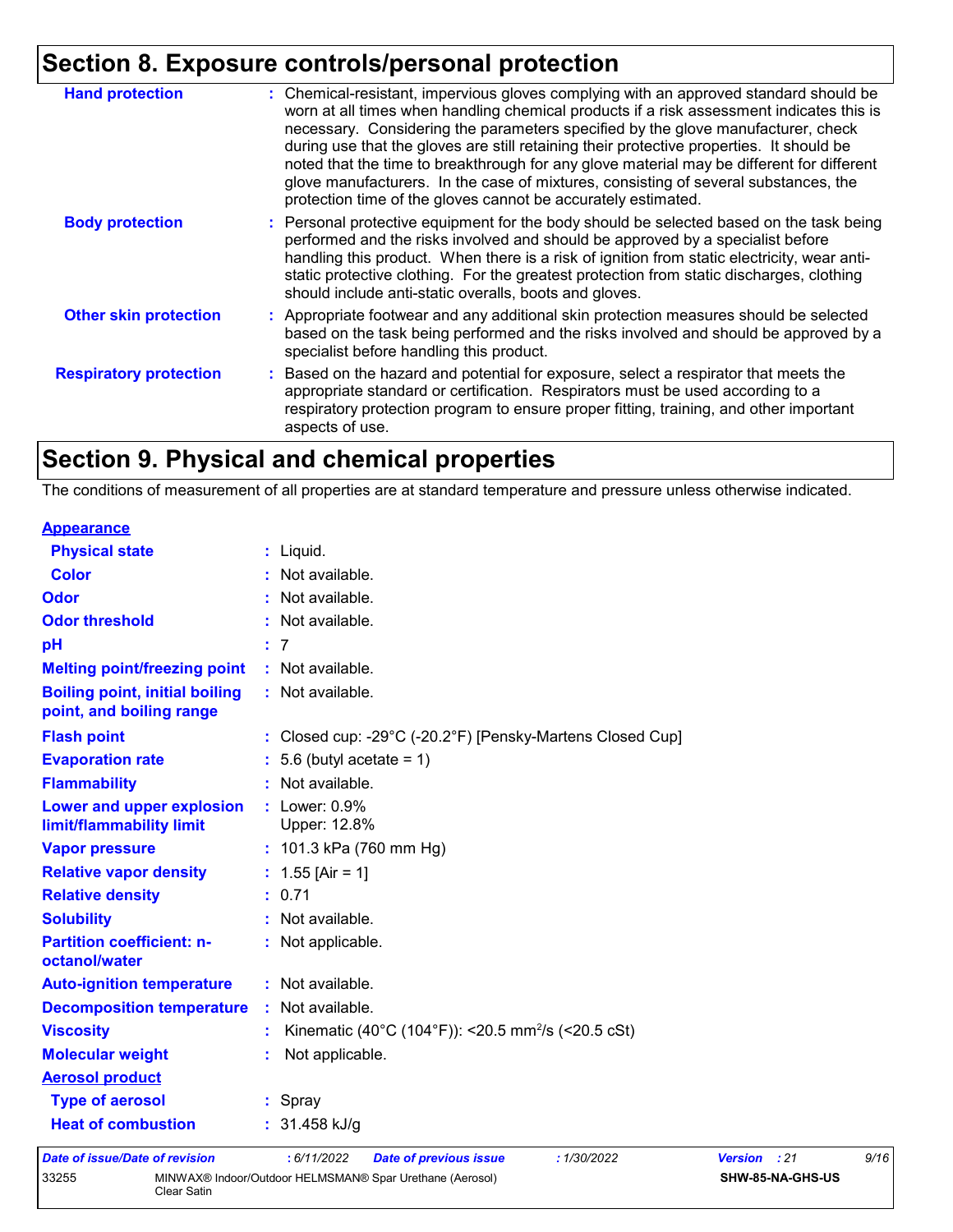### **Section 10. Stability and reactivity**

| <b>Reactivity</b>                            | : No specific test data related to reactivity available for this product or its ingredients.              |
|----------------------------------------------|-----------------------------------------------------------------------------------------------------------|
| <b>Chemical stability</b>                    | : The product is stable.                                                                                  |
| <b>Possibility of hazardous</b><br>reactions | : Under normal conditions of storage and use, hazardous reactions will not occur.                         |
| <b>Conditions to avoid</b>                   | : Avoid all possible sources of ignition (spark or flame).                                                |
| <b>Incompatible materials</b>                | : No specific data.                                                                                       |
| <b>Hazardous decomposition</b><br>products   | : Under normal conditions of storage and use, hazardous decomposition products should<br>not be produced. |

### **Section 11. Toxicological information**

#### **Information on toxicological effects**

#### **Acute toxicity**

| <b>Product/ingredient name</b>                                     | <b>Result</b>                                          | <b>Species</b>    | <b>Dose</b>                                           | <b>Exposure</b>     |
|--------------------------------------------------------------------|--------------------------------------------------------|-------------------|-------------------------------------------------------|---------------------|
| Acetone<br><b>Butane</b><br>Light Aliphatic Hydrocarbon<br>Solvent | LD50 Oral<br><b>LC50 Inhalation Vapor</b><br>LD50 Oral | Rat<br>Rat<br>Rat | 5800 mg/kg<br>658000 mg/m <sup>3</sup><br>$5.17$ g/kg | 14 hours            |
| Heptane                                                            | LC50 Inhalation Gas.<br><b>LC50 Inhalation Vapor</b>   | Rat<br>Rat        | 48000 ppm<br>$103$ g/m <sup>3</sup>                   | 14 hours<br>4 hours |

#### **Irritation/Corrosion**

| <b>Product/ingredient name</b> | <b>Result</b>            | <b>Species</b> | <b>Score</b> | <b>Exposure</b>     | <b>Observation</b>       |  |
|--------------------------------|--------------------------|----------------|--------------|---------------------|--------------------------|--|
| Acetone                        | Eyes - Mild irritant     | Human.         |              | 186300 ppm          | $\overline{\phantom{0}}$ |  |
|                                | Eyes - Mild irritant     | Rabbit         |              | $10$ uL             |                          |  |
|                                | Eyes - Moderate irritant | Rabbit         |              | 24 hours 20         | $\overline{a}$           |  |
|                                |                          |                |              | mg                  |                          |  |
|                                | Eyes - Severe irritant   | Rabbit         |              | $20 \,\mathrm{mg}$  |                          |  |
|                                | Skin - Mild irritant     | Rabbit         |              | <b>24 hours 500</b> |                          |  |
|                                |                          |                |              | mg                  |                          |  |
|                                | ISkin - Mild irritant    | Rabbit         |              | 395 mg              | $\overline{\phantom{0}}$ |  |

#### **Sensitization**

Not available.

#### **Mutagenicity**

Not available.

#### **Carcinogenicity**

Not available.

#### **Reproductive toxicity**

Not available.

#### **Teratogenicity**

Not available.

#### **Specific target organ toxicity (single exposure)**

| <i>Date of Issue/Date of re</i> |     |
|---------------------------------|-----|
| 33255                           | MIN |
|                                 |     |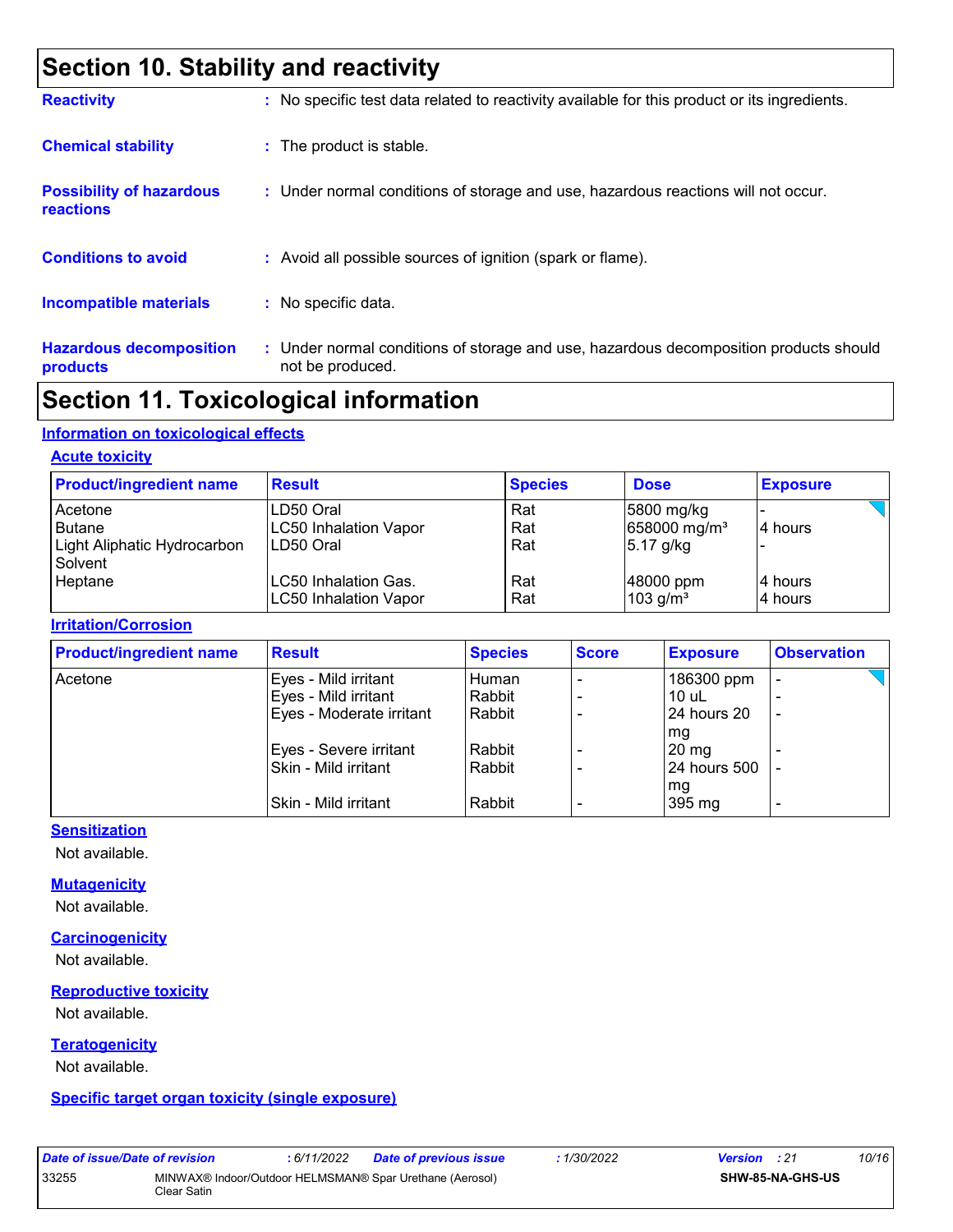## **Section 11. Toxicological information**

| <b>Name</b>                         | <b>Category</b> | <b>Route of</b><br>exposure | <b>Target organs</b>            |
|-------------------------------------|-----------------|-----------------------------|---------------------------------|
| Acetone                             | Category 3      |                             | Respiratory tract<br>irritation |
|                                     | Category 3      |                             | Narcotic effects                |
| Propane                             | Category 3      |                             | Respiratory tract<br>irritation |
|                                     | Category 3      |                             | Narcotic effects                |
| <b>Butane</b>                       | Category 3      |                             | Respiratory tract<br>irritation |
|                                     | Category 3      |                             | Narcotic effects                |
| Light Aliphatic Hydrocarbon         | Category 3      |                             | Respiratory tract<br>irritation |
|                                     | Category 3      |                             | Narcotic effects                |
| Light Aliphatic Hydrocarbon Solvent | Category 3      |                             | Respiratory tract<br>irritation |
|                                     | Category 3      |                             | Narcotic effects                |
| Light Aliphatic Hydrocarbon Solvent | Category 3      |                             | Respiratory tract<br>irritation |
|                                     | Category 3      |                             | Narcotic effects                |
| Lt. Aliphatic Hydrocarbon Solvent   | Category 3      |                             | Respiratory tract<br>irritation |
|                                     | Category 3      |                             | Narcotic effects                |
| Heptane                             | Category 3      |                             | Respiratory tract<br>irritation |
|                                     | Category 3      |                             | Narcotic effects                |

#### **Specific target organ toxicity (repeated exposure)**

| <b>Name</b>                         | <b>Category</b> | <b>Route of</b><br>exposure | <b>Target organs</b>     |
|-------------------------------------|-----------------|-----------------------------|--------------------------|
| Acetone                             | Category 2      |                             |                          |
| Propane                             | Category 2      |                             |                          |
| <b>Butane</b>                       | Category 2      |                             |                          |
| Light Aliphatic Hydrocarbon         | Category 2      |                             | -                        |
| Light Aliphatic Hydrocarbon Solvent | Category 2      |                             |                          |
| Light Aliphatic Hydrocarbon Solvent | Category 2      |                             | -                        |
| Lt. Aliphatic Hydrocarbon Solvent   | Category 2      |                             |                          |
| Heptane                             | Category 2      |                             | $\overline{\phantom{0}}$ |

#### **Aspiration hazard**

| <b>Name</b>                         | <b>Result</b>                         |
|-------------------------------------|---------------------------------------|
| Propane                             | <b>ASPIRATION HAZARD - Category 1</b> |
| <b>Butane</b>                       | <b>ASPIRATION HAZARD - Category 1</b> |
| <b>Light Aliphatic Hydrocarbon</b>  | <b>ASPIRATION HAZARD - Category 1</b> |
| Light Aliphatic Hydrocarbon Solvent | <b>ASPIRATION HAZARD - Category 1</b> |
| Light Aliphatic Hydrocarbon Solvent | <b>ASPIRATION HAZARD - Category 1</b> |
| Lt. Aliphatic Hydrocarbon Solvent   | <b>ASPIRATION HAZARD - Category 1</b> |
| Heptane                             | <b>ASPIRATION HAZARD - Category 1</b> |

#### **Information on the likely :** Not available.

**routes of exposure**

### **Potential acute health effects**

**Eye contact :** Causes serious eye irritation.

**Inhalation :** Can cause central nervous system (CNS) depression. May cause drowsiness or dizziness. May cause respiratory irritation.

| Date of issue/Date of revision |             | : 6/11/2022 | <b>Date of previous issue</b>                            | : 1/30/2022 | <b>Version</b> : 21 |                         | 11/16 |
|--------------------------------|-------------|-------------|----------------------------------------------------------|-------------|---------------------|-------------------------|-------|
| 33255                          | Clear Satin |             | MINWAX® Indoor/Outdoor HELMSMAN® Spar Urethane (Aerosol) |             |                     | <b>SHW-85-NA-GHS-US</b> |       |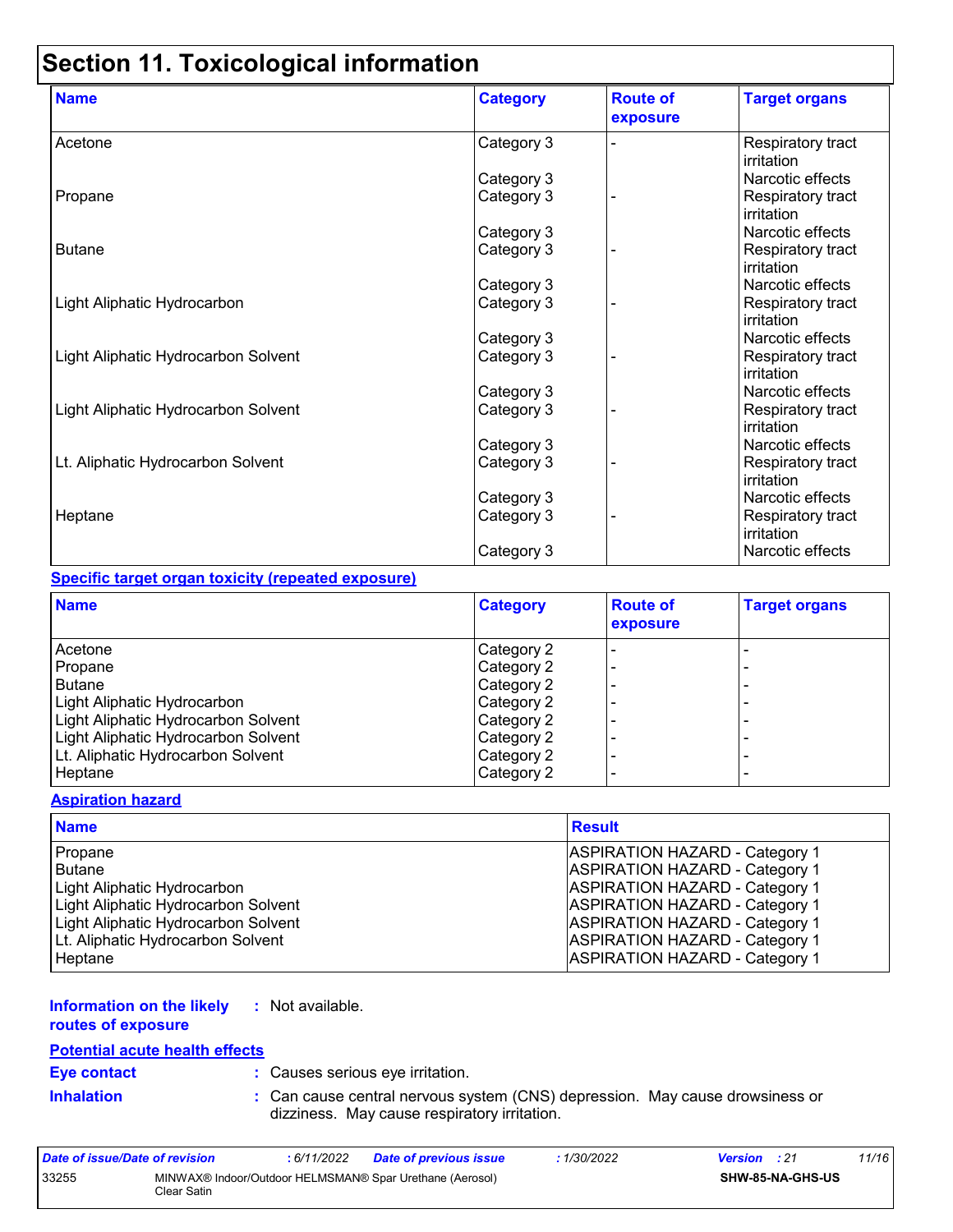| <b>Skin contact</b>                                                 | : May cause an allergic skin reaction.                                                                                                                                                                                                                                  |
|---------------------------------------------------------------------|-------------------------------------------------------------------------------------------------------------------------------------------------------------------------------------------------------------------------------------------------------------------------|
| <b>Ingestion</b>                                                    | : Can cause central nervous system (CNS) depression. May be fatal if swallowed and<br>enters airways.                                                                                                                                                                   |
|                                                                     | <b>Symptoms related to the physical, chemical and toxicological characteristics</b>                                                                                                                                                                                     |
| <b>Eye contact</b>                                                  | : Adverse symptoms may include the following:<br>pain or irritation<br>watering<br>redness                                                                                                                                                                              |
| <b>Inhalation</b>                                                   | : Adverse symptoms may include the following:<br>respiratory tract irritation<br>coughing<br>nausea or vomiting<br>headache<br>drowsiness/fatigue<br>dizziness/vertigo<br>unconsciousness<br>reduced fetal weight<br>increase in fetal deaths<br>skeletal malformations |
| <b>Skin contact</b>                                                 | : Adverse symptoms may include the following:<br>irritation<br>redness<br>reduced fetal weight<br>increase in fetal deaths<br>skeletal malformations                                                                                                                    |
| <b>Ingestion</b>                                                    | : Adverse symptoms may include the following:<br>nausea or vomiting<br>reduced fetal weight<br>increase in fetal deaths<br>skeletal malformations                                                                                                                       |
|                                                                     | Delayed and immediate effects and also chronic effects from short and long term exposure                                                                                                                                                                                |
| <b>Short term exposure</b><br><b>Potential immediate</b><br>effects | : Not available                                                                                                                                                                                                                                                         |
| <b>Potential delayed effects</b>                                    | : Not available.                                                                                                                                                                                                                                                        |
| Long term exposure<br><b>Potential immediate</b><br>effects         | : Not available.                                                                                                                                                                                                                                                        |
| <b>Potential delayed effects</b>                                    | : Not available.                                                                                                                                                                                                                                                        |
| <b>Potential chronic health effects</b>                             |                                                                                                                                                                                                                                                                         |
| Not available.                                                      |                                                                                                                                                                                                                                                                         |
| <b>General</b>                                                      | : May cause damage to organs through prolonged or repeated exposure. Once<br>sensitized, a severe allergic reaction may occur when subsequently exposed to very low<br>levels.                                                                                          |
| <b>Carcinogenicity</b>                                              | : No known significant effects or critical hazards.                                                                                                                                                                                                                     |
| <b>Mutagenicity</b>                                                 | : No known significant effects or critical hazards.                                                                                                                                                                                                                     |
| <b>Teratogenicity</b>                                               | : Suspected of damaging the unborn child.                                                                                                                                                                                                                               |
|                                                                     | : No known significant effects or critical hazards.                                                                                                                                                                                                                     |
| <b>Developmental effects</b>                                        |                                                                                                                                                                                                                                                                         |

| Date of issue/Date of revision                                                   |  | : 6/11/2022 | Date of previous issue | : 1/30/2022             | <b>Version</b> : 21 | 12/16 |
|----------------------------------------------------------------------------------|--|-------------|------------------------|-------------------------|---------------------|-------|
| 33255<br>MINWAX® Indoor/Outdoor HELMSMAN® Spar Urethane (Aerosol)<br>Clear Satin |  |             |                        | <b>SHW-85-NA-GHS-US</b> |                     |       |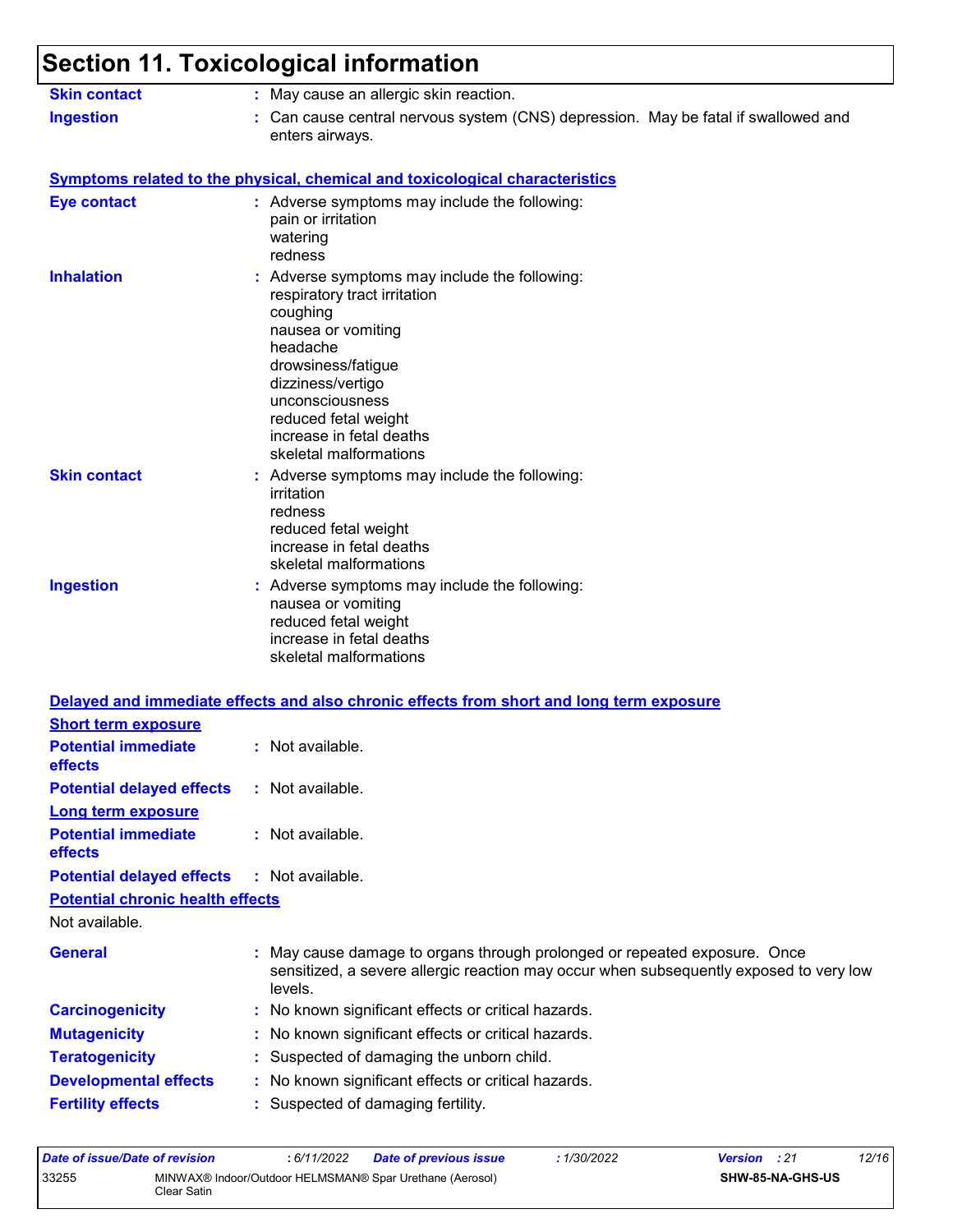### **Section 11. Toxicological information**

**Numerical measures of toxicity Acute toxicity estimates**

Not available.

### **Section 12. Ecological information**

| <b>Toxicity</b>                      |                                      |                                              |                 |  |  |
|--------------------------------------|--------------------------------------|----------------------------------------------|-----------------|--|--|
| <b>Product/ingredient name</b>       | <b>Result</b>                        | <b>Species</b>                               | <b>Exposure</b> |  |  |
| Acetone                              | Acute EC50 7200000 µg/l Fresh water  | Algae - Selenastrum sp.                      | 96 hours        |  |  |
|                                      | Acute LC50 4.42589 ml/L Marine water | Crustaceans - Acartia tonsa -<br>  Copepodid | 48 hours        |  |  |
|                                      | Acute LC50 7460000 µg/l Fresh water  | Daphnia - Daphnia cucullata                  | 48 hours        |  |  |
|                                      | Acute LC50 5600 ppm Fresh water      | Fish - Poecilia reticulata                   | 96 hours        |  |  |
|                                      | Chronic NOEC 4.95 mg/l Marine water  | Algae - Ulva pertusa                         | 96 hours        |  |  |
|                                      | Chronic NOEC 0.016 ml/L Fresh water  | Crustaceans - Daphniidae                     | 21 days         |  |  |
|                                      | Chronic NOEC 0.1 ml/L Fresh water    | Daphnia - Daphnia magna -<br>Neonate         | 21 days         |  |  |
|                                      | Chronic NOEC 5 µg/l Marine water     | Fish - Gasterosteus aculeatus -<br>Larvae    | 42 days         |  |  |
| Light Aliphatic Hydrocarbon          | Acute LC50 2200 µg/l Fresh water     | Fish - Lepomis macrochirus                   | 4 days          |  |  |
| Lt. Aliphatic Hydrocarbon<br>Solvent | Acute LC50 >100000 ppm Fresh water   | Fish - Oncorhynchus mykiss                   | 96 hours        |  |  |
| Heptane                              | Acute LC50 375000 µg/l Fresh water   | Fish - Oreochromis mossambicus               | 196 hours       |  |  |

#### **Persistence and degradability**

| <b>Product/ingredient name</b> | <b>Aquatic half-life</b> | <b>Photolysis</b> | Biodegradability |
|--------------------------------|--------------------------|-------------------|------------------|
| Acetone                        |                          |                   | Readily          |

#### **Bioaccumulative potential**

| <b>Product/ingredient name</b>         | $LogP_{ow}$ | <b>BCF</b> | <b>Potential</b> |
|----------------------------------------|-------------|------------|------------------|
| Light Aliphatic Hydrocarbon<br>Solvent | ۰           | 10 to 2500 | high             |
| Light Aliphatic Hydrocarbon<br>Solvent | ۰           | 10 to 2500 | high             |
| Lt. Aliphatic Hydrocarbon<br>Solvent   |             | 10 to 2500 | high             |
| Heptane                                |             | 552        | high             |

#### **Mobility in soil**

**Soil/water partition coefficient (Koc)** 

**:** Not available.

**Other adverse effects** : No known significant effects or critical hazards.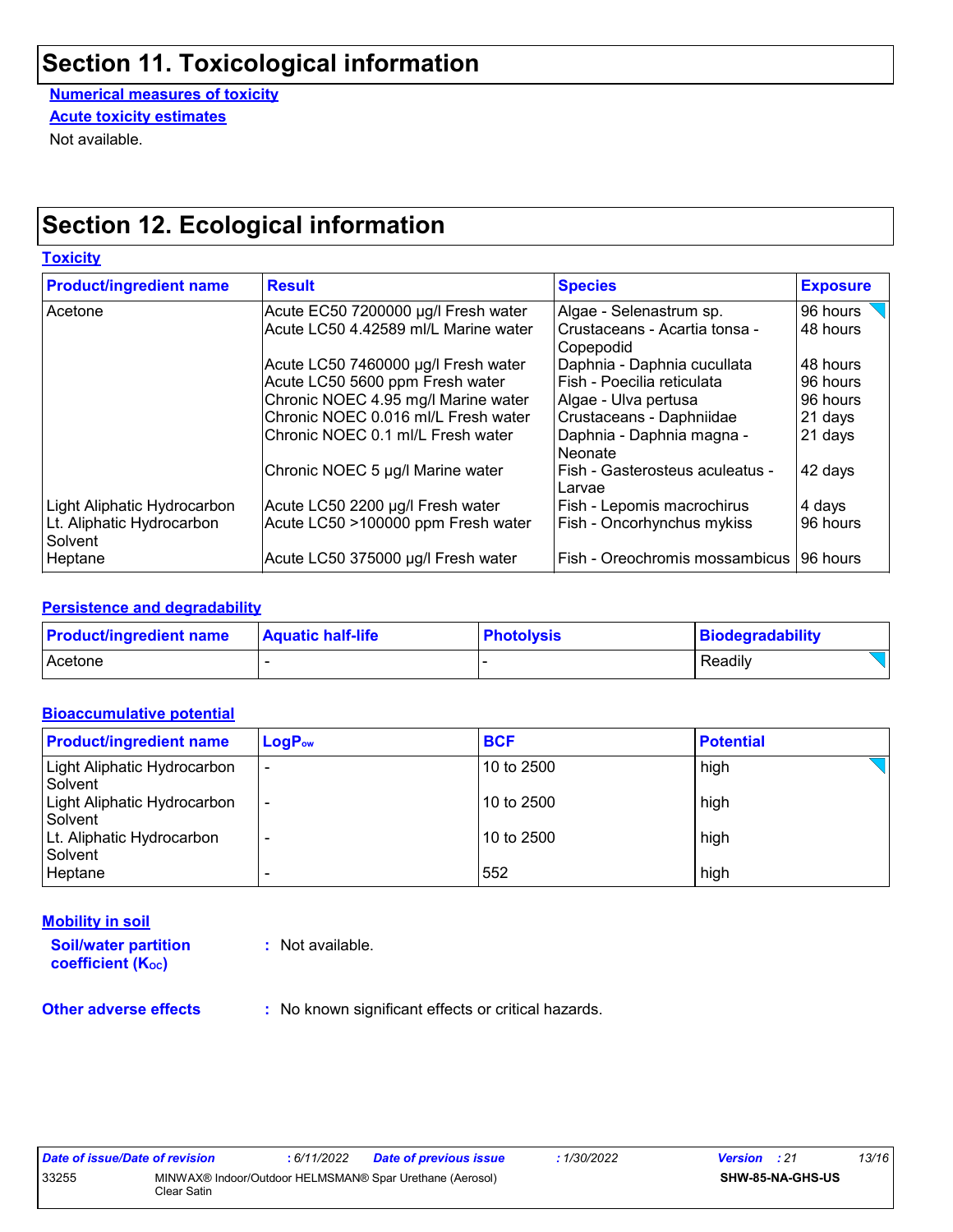### **Section 13. Disposal considerations**

#### **Disposal methods :**

The generation of waste should be avoided or minimized wherever possible. Disposal of this product, solutions and any by-products should at all times comply with the requirements of environmental protection and waste disposal legislation and any regional local authority requirements. Dispose of surplus and non-recyclable products via a licensed waste disposal contractor. Waste should not be disposed of untreated to the sewer unless fully compliant with the requirements of all authorities with jurisdiction. Waste packaging should be recycled. Incineration or landfill should only be considered when recycling is not feasible. This material and its container must be disposed of in a safe way. Empty containers or liners may retain some product residues. Do not puncture or incinerate container.

### **Section 14. Transport information**

33255 MINWAX® Indoor/Outdoor HELMSMAN® Spar Urethane (Aerosol)

Clear Satin

|                                                                             | <b>DOT</b><br><b>Classification</b>                                                                             | <b>TDG</b><br><b>Classification</b>                                                                                                                                                                                                                                                                                                                                                                                                                                                                                                                                                                                                                                                 | <b>Mexico</b><br><b>Classification</b>                                                                          | <b>IATA</b>                                                                                                     | <b>IMDG</b>                                                                                                     |
|-----------------------------------------------------------------------------|-----------------------------------------------------------------------------------------------------------------|-------------------------------------------------------------------------------------------------------------------------------------------------------------------------------------------------------------------------------------------------------------------------------------------------------------------------------------------------------------------------------------------------------------------------------------------------------------------------------------------------------------------------------------------------------------------------------------------------------------------------------------------------------------------------------------|-----------------------------------------------------------------------------------------------------------------|-----------------------------------------------------------------------------------------------------------------|-----------------------------------------------------------------------------------------------------------------|
| <b>UN number</b>                                                            | <b>UN1950</b>                                                                                                   | <b>UN1950</b>                                                                                                                                                                                                                                                                                                                                                                                                                                                                                                                                                                                                                                                                       | <b>UN1950</b>                                                                                                   | <b>UN1950</b>                                                                                                   | <b>UN1950</b>                                                                                                   |
| <b>UN proper</b><br>shipping name                                           | <b>AEROSOLS</b>                                                                                                 | <b>AEROSOLS</b>                                                                                                                                                                                                                                                                                                                                                                                                                                                                                                                                                                                                                                                                     | <b>AEROSOLS</b>                                                                                                 | AEROSOLS,<br>flammable                                                                                          | <b>AEROSOLS</b>                                                                                                 |
| <b>Transport</b><br>hazard class(es)                                        | 2.1                                                                                                             | 2.1                                                                                                                                                                                                                                                                                                                                                                                                                                                                                                                                                                                                                                                                                 | 2.1                                                                                                             | 2.1                                                                                                             | 2.1                                                                                                             |
| <b>Packing group</b>                                                        |                                                                                                                 |                                                                                                                                                                                                                                                                                                                                                                                                                                                                                                                                                                                                                                                                                     |                                                                                                                 |                                                                                                                 |                                                                                                                 |
| <b>Environmental</b><br>hazards                                             | No.                                                                                                             | No.                                                                                                                                                                                                                                                                                                                                                                                                                                                                                                                                                                                                                                                                                 | No.                                                                                                             | No.                                                                                                             | No.                                                                                                             |
| <b>Additional</b><br>information                                            | Dependent upon<br>container size, this<br>product may ship under<br>the Limited Quantity<br>shipping exception. | Product classified<br>as per the<br>following sections<br>of the<br>Transportation of<br>Dangerous Goods<br>Regulations:<br>2.13-2.17 (Class<br>2).<br>Dependent upon<br>container size, this<br>product may ship under<br>the Limited Quantity<br>shipping exception.                                                                                                                                                                                                                                                                                                                                                                                                              | Dependent upon<br>container size, this<br>product may ship under<br>the Limited Quantity<br>shipping exception. | Dependent upon<br>container size, this<br>product may ship under<br>the Limited Quantity<br>shipping exception. | Dependent upon<br>container size, this<br>product may ship under<br>the Limited Quantity<br>shipping exception. |
| <b>Special precautions for user :</b><br><b>Transport in bulk according</b> | : Not available.                                                                                                | Multi-modal shipping descriptions are provided for informational purposes and do not<br>consider container sizes. The presence of a shipping description for a particular<br>mode of transport (sea, air, etc.), does not indicate that the product is packaged<br>suitably for that mode of transport. All packaging must be reviewed for suitability<br>prior to shipment, and compliance with the applicable regulations is the sole<br>responsibility of the person offering the product for transport. People loading and<br>unloading dangerous goods must be trained on all of the risks deriving from the<br>substances and on all actions in case of emergency situations. |                                                                                                                 |                                                                                                                 |                                                                                                                 |
| to IMO instruments                                                          |                                                                                                                 |                                                                                                                                                                                                                                                                                                                                                                                                                                                                                                                                                                                                                                                                                     |                                                                                                                 |                                                                                                                 |                                                                                                                 |
|                                                                             |                                                                                                                 | <b>Proper shipping name</b>                                                                                                                                                                                                                                                                                                                                                                                                                                                                                                                                                                                                                                                         | : Not available.                                                                                                |                                                                                                                 |                                                                                                                 |

**SHW-85-NA-GHS-US**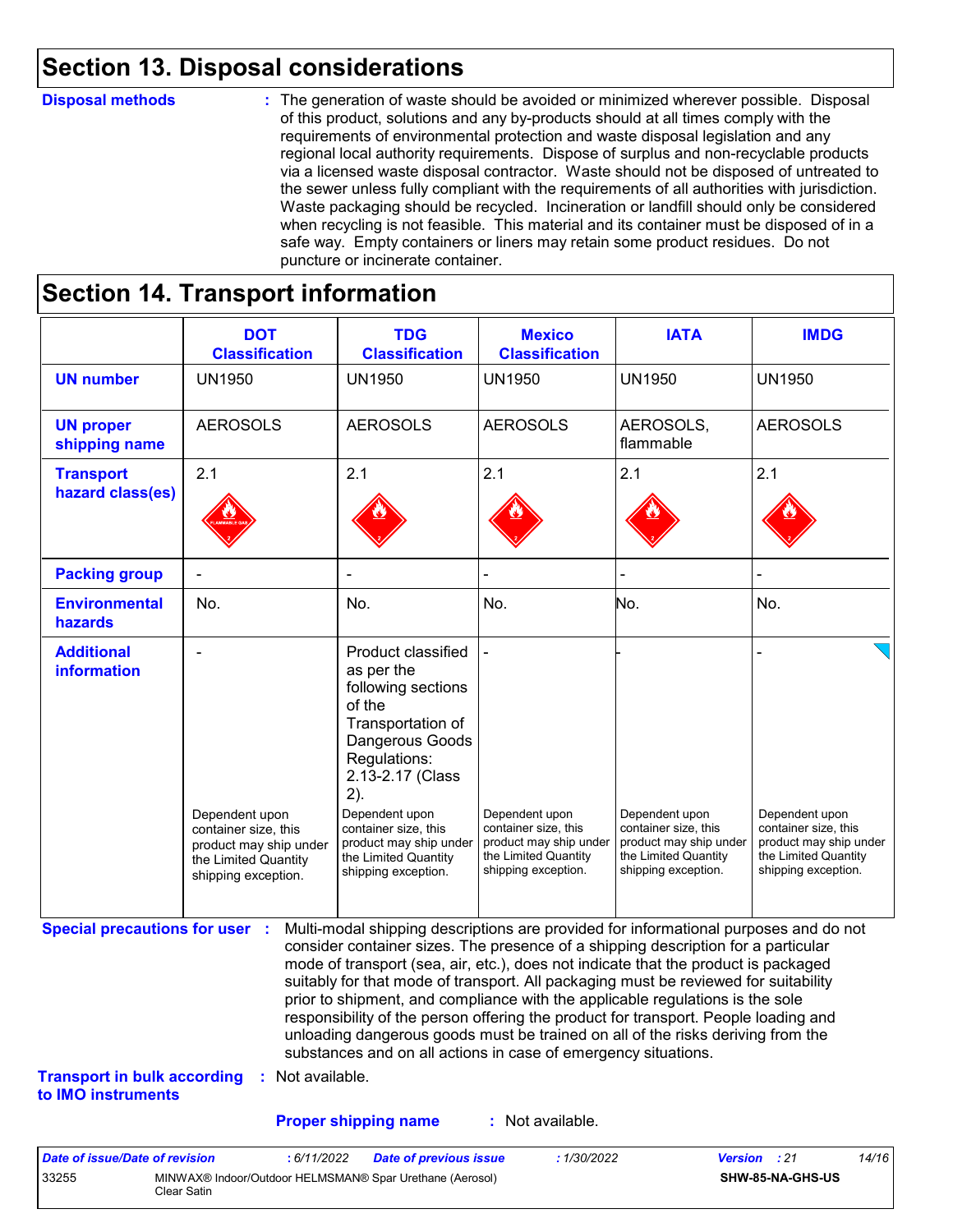### **Section 15. Regulatory information**

#### **SARA 313**

SARA 313 (40 CFR 372.45) supplier notification can be found on the Environmental Data Sheet.

#### **California Prop. 65**

WARNING: This product contains chemicals known to the State of California to cause cancer and birth defects or other reproductive harm.

**International regulations**

| <b>International lists</b> | Australia inventory (AIIC): Not determined.                  |
|----------------------------|--------------------------------------------------------------|
|                            | China inventory (IECSC): Not determined.                     |
|                            | Japan inventory (CSCL): Not determined.                      |
|                            | Japan inventory (ISHL): Not determined.                      |
|                            | Korea inventory (KECI): Not determined.                      |
|                            | New Zealand Inventory of Chemicals (NZIoC): Not determined.  |
|                            | Philippines inventory (PICCS): Not determined.               |
|                            | Taiwan Chemical Substances Inventory (TCSI): Not determined. |
|                            | Thailand inventory: Not determined.                          |
|                            | Turkey inventory: Not determined.                            |
|                            | Vietnam inventory: Not determined.                           |
|                            |                                                              |

### **Section 16. Other information**

**Hazardous Material Information System (U.S.A.)**



**The customer is responsible for determining the PPE code for this material. For more information on HMIS® Personal Protective Equipment (PPE) codes, consult the HMIS® Implementation Manual.**

**Caution: HMIS® ratings are based on a 0-4 rating scale, with 0 representing minimal hazards or risks, and 4 representing significant hazards or risks. Although HMIS® ratings and the associated label are not required on SDSs or products leaving a facility under 29 CFR 1910.1200, the preparer may choose to provide them. HMIS® ratings are to be used with a fully implemented HMIS® program. HMIS® is a registered trademark and service mark of the American Coatings Association, Inc.**

**Procedure used to derive the classification**

|                                                                       | <b>Justification</b>                                                |                               |
|-----------------------------------------------------------------------|---------------------------------------------------------------------|-------------------------------|
| FLAMMABLE AEROSOLS - Category 1                                       | On basis of test data                                               |                               |
| GASES UNDER PRESSURE - Compressed gas                                 |                                                                     | Calculation method            |
|                                                                       | SERIOUS EYE DAMAGE/ EYE IRRITATION - Category 2A                    | Calculation method            |
| SKIN SENSITIZATION - Category 1                                       |                                                                     | Calculation method            |
| <b>TOXIC TO REPRODUCTION - Category 2</b>                             |                                                                     | Calculation method            |
|                                                                       | SPECIFIC TARGET ORGAN TOXICITY (SINGLE EXPOSURE) (Respiratory tract | Calculation method            |
| irritation) - Category 3                                              |                                                                     |                               |
| SPECIFIC TARGET ORGAN TOXICITY (SINGLE EXPOSURE) (Narcotic effects) - | Calculation method                                                  |                               |
| Category 3                                                            |                                                                     |                               |
| SPECIFIC TARGET ORGAN TOXICITY (REPEATED EXPOSURE) - Category 2       | Calculation method                                                  |                               |
| <b>ASPIRATION HAZARD - Category 1</b>                                 | Calculation method                                                  |                               |
| <b>History</b>                                                        |                                                                     |                               |
| Date of printing                                                      | : 6/11/2022                                                         |                               |
| Date of issue/Date of                                                 | : 6/11/2022                                                         |                               |
| revision                                                              |                                                                     |                               |
| Date of previous issue                                                | : 1/30/2022                                                         |                               |
| <b>Version</b>                                                        | : 21                                                                |                               |
| . . <b> .</b>                                                         |                                                                     | $\lambda = \lambda + \lambda$ |

| Date of issue/Date of revision |             | 6/11/2022 | <b>Date of previous issue</b>                            | 1/30/2022 | <b>Version</b> : 21 |                  | 15/16 |
|--------------------------------|-------------|-----------|----------------------------------------------------------|-----------|---------------------|------------------|-------|
| 33255                          | Clear Satin |           | MINWAX® Indoor/Outdoor HELMSMAN® Spar Urethane (Aerosol) |           |                     | SHW-85-NA-GHS-US |       |